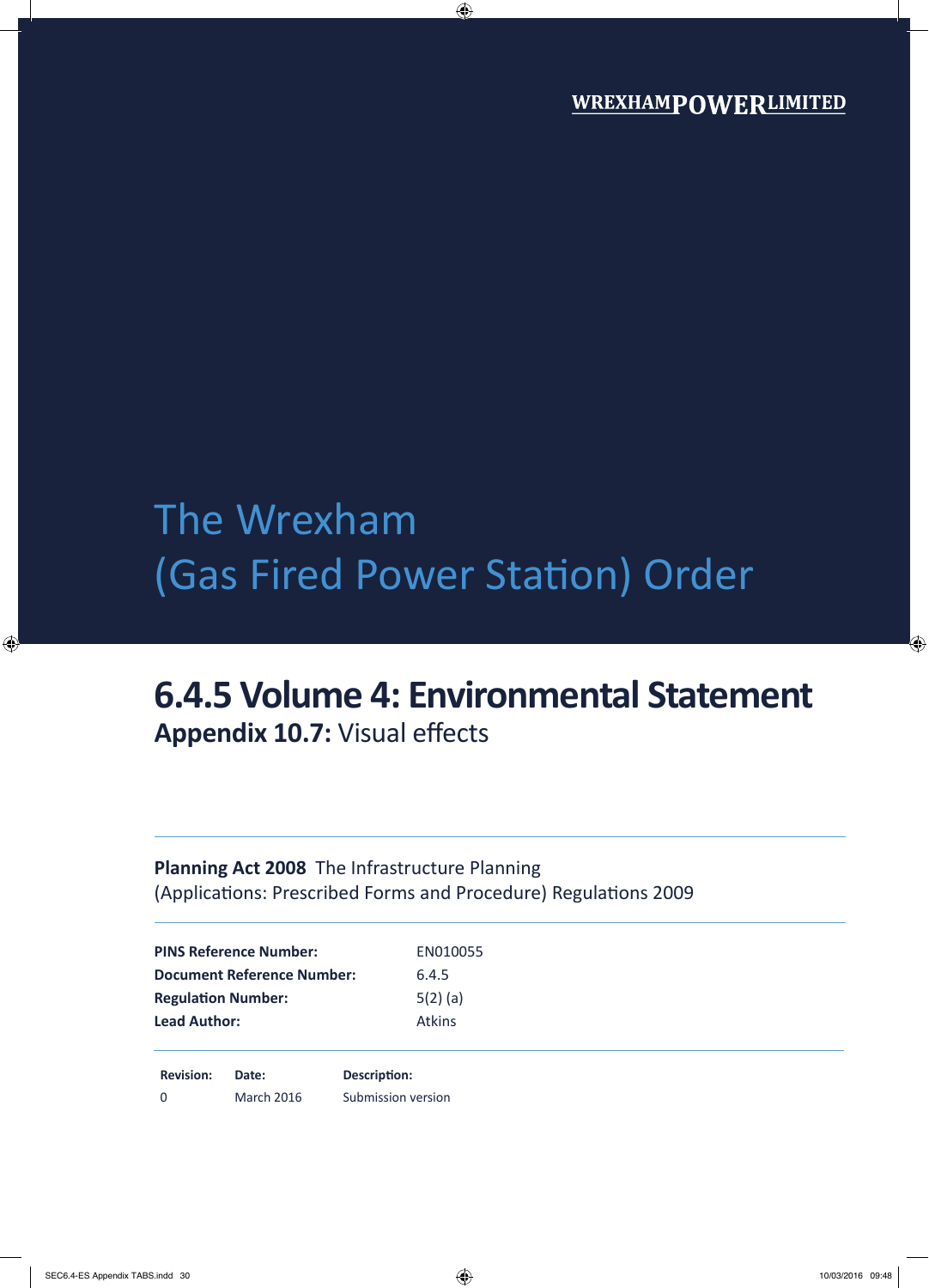### Appendix  $10.7$   $\blacklozenge$  Visual Effects

#### **POWER STATION COMPLEX**

A10.1 The following table identifies the impacts of the Power Station Complex and the potential effects to visual receptors. An assessment of moderate or major adverse or beneficial is considered a significant effect. Representative viewpoints and photographs are included on Figures 10.5a to 10.5p.

#### **Table 10.1: Visual Effects**

*\*= Photomontage provided on Figure 10.6a to 10.6l* 

| Ref<br>no      | <b>Visual</b><br>Receptor                                                                | <b>Type and</b><br>Sensitivity                                        | Approximate<br>Distance to the<br><b>Power Station</b><br><b>Complex Site</b><br>(m) | <b>Direction</b><br>of View | <b>Construction (winter)</b>                                                                                                                                                                                                                                                                                                                                                                                                                                                                                                                    | <b>Operation Year 1</b><br>(winter)                                                                                         | <b>Operation Year 1</b><br>(night)                                                                                            | <b>Operation Year</b><br>15 (summer)                                               |
|----------------|------------------------------------------------------------------------------------------|-----------------------------------------------------------------------|--------------------------------------------------------------------------------------|-----------------------------|-------------------------------------------------------------------------------------------------------------------------------------------------------------------------------------------------------------------------------------------------------------------------------------------------------------------------------------------------------------------------------------------------------------------------------------------------------------------------------------------------------------------------------------------------|-----------------------------------------------------------------------------------------------------------------------------|-------------------------------------------------------------------------------------------------------------------------------|------------------------------------------------------------------------------------|
| $\mathbf{1}$   | Footpaths<br>within<br>Bonc-yr-<br>Hafod<br>country<br>park                              | Recreational<br>High                                                  | 8,443                                                                                | North-<br>east              | Although an elevated location, the intervening landform,<br>vegetation and buildings in Wrexham would entirely screen<br>the majority of the construction activity within the Power<br>Station Complex Site. The exception may be the upper<br>sections of cranes. However at this distance they would<br>represent a very minor component of the wider view, if<br>even distinguishable. Therefore the magnitude of change<br>would be negligible and the effect negligible. As a result,<br>the receptor was removed from further assessment. | No further assessment.                                                                                                      | No further assessment.                                                                                                        | No further<br>assessment.                                                          |
| $\overline{2}$ | PRoW 41<br>(footpath)<br>Wat's Dyke<br>Way long<br>distance<br>trail                     | Recreational<br>High                                                  | 7,712                                                                                | North-<br>east              | Intervening vegetation and landform would entirely screen<br>the construction activity within the Power Station Complex<br>Site. Therefore the magnitude of change would be<br>negligible and the effect negligible. As a result, the receptor<br>was removed from further assessment.                                                                                                                                                                                                                                                          | No further assessment.                                                                                                      | No further assessment.                                                                                                        | No further<br>assessment.                                                          |
| $\overline{3}$ | Bangor<br>Racecourse,<br>residences<br>on B5069<br>and<br>vehicular<br>users on<br>B5069 | Recreational<br>Low<br>Residential<br>High and<br>Transport<br>Medium | 5,907                                                                                | North                       | Due to the rising landform and associated vegetation<br>between the receptor and the Power Station Complex Site,<br>construction activity would be entirely screened. Therefore<br>the magnitude of change would be negligible and the effect<br>negligible. As a result, the receptor was removed from<br>further assessment.                                                                                                                                                                                                                  | No further assessment.                                                                                                      | No further assessment.                                                                                                        | No further<br>assessment.                                                          |
| $4*$           | Parkey<br>Lodge                                                                          | Residential<br>High                                                   | 2,263                                                                                | North                       | The proposed construction activity would be largely<br>screened by intervening vegetation. The exception would<br>be the upper sections of the cranes however these would<br>be a minor component of the view. Therefore the<br>magnitude of change is low and the effect minor adverse.                                                                                                                                                                                                                                                        | The Stacks would be<br>visible above intervening<br>vegetation and would<br>form a minor component<br>of the view from this | Due to there being no<br>lighting on the Stacks<br>themselves, it is judged<br>that they would not be<br>a noticeable feature | The visibility of<br>the Stacks from<br>this location<br>would not be<br>mitigated |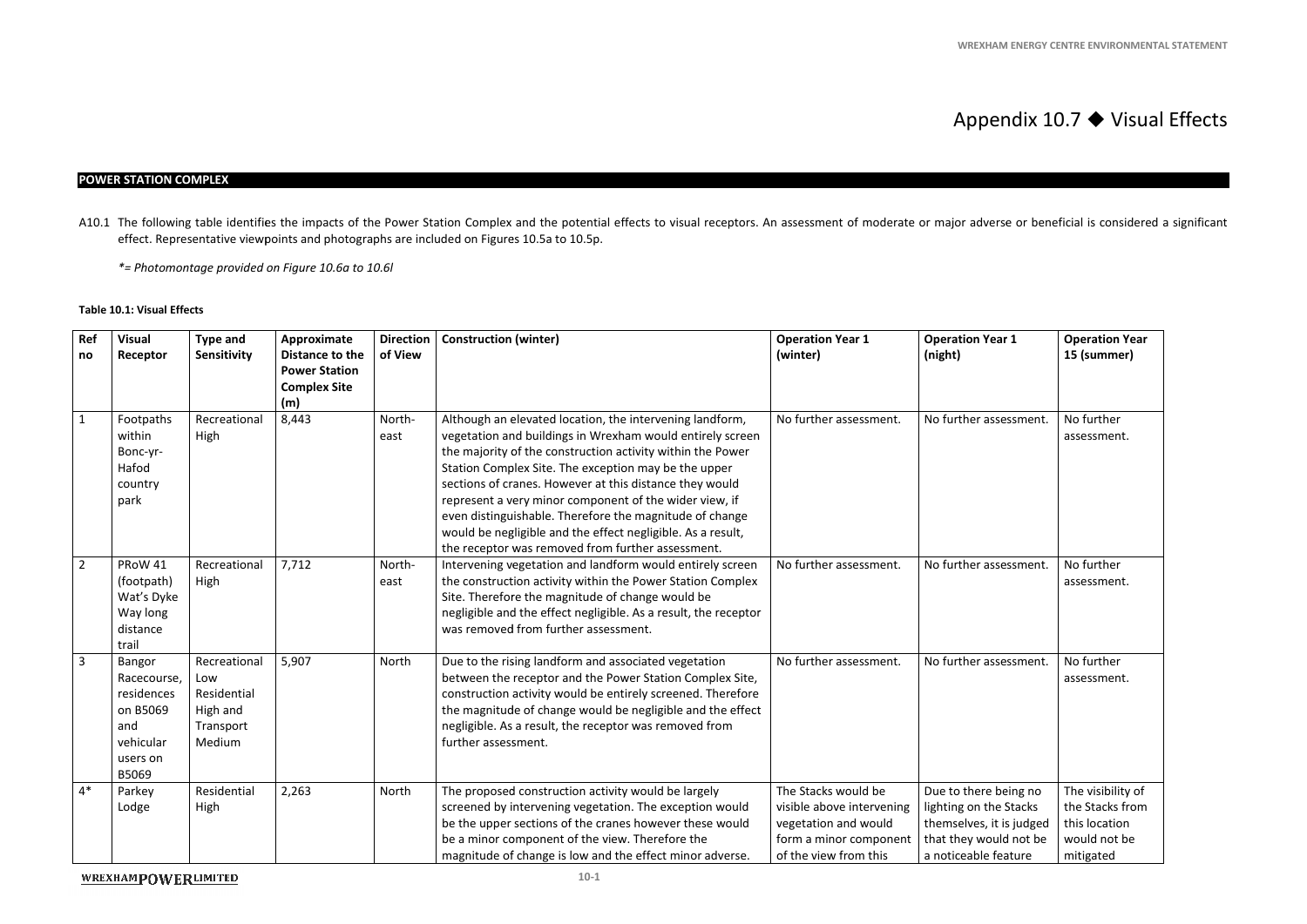| Ref<br>no      | <b>Visual</b><br>Receptor                                                                                                                            | <b>Type and</b><br>Sensitivity                 | Approximate<br>Distance to the<br><b>Power Station</b><br><b>Complex Site</b><br>(m) | <b>Direction</b><br>of View | <b>Construction (winter)</b>                                                                                                                                                                                                                                                                                                                                              | <b>Operation Year 1</b><br>(winter)                                                                                                                                                                                                                                              | <b>Operation Year 1</b><br>(night)                                                                                                                                                                                                                  | <b>Operation Year</b><br>15 (summer)                                                                                                                                                                               |
|----------------|------------------------------------------------------------------------------------------------------------------------------------------------------|------------------------------------------------|--------------------------------------------------------------------------------------|-----------------------------|---------------------------------------------------------------------------------------------------------------------------------------------------------------------------------------------------------------------------------------------------------------------------------------------------------------------------------------------------------------------------|----------------------------------------------------------------------------------------------------------------------------------------------------------------------------------------------------------------------------------------------------------------------------------|-----------------------------------------------------------------------------------------------------------------------------------------------------------------------------------------------------------------------------------------------------|--------------------------------------------------------------------------------------------------------------------------------------------------------------------------------------------------------------------|
|                |                                                                                                                                                      |                                                |                                                                                      |                             |                                                                                                                                                                                                                                                                                                                                                                           | location. Therefore the<br>magnitude of change is<br>low and the effect minor<br>adverse.                                                                                                                                                                                        | within the night time<br>view. Therefore the<br>magnitude of change is<br>negligible and the<br>effect negligible.                                                                                                                                  | through<br>proposed<br>mitigation<br>measures.<br>Therefore the<br>effects remain as<br><b>Operation Year 1</b><br>(winter).                                                                                       |
| 5              | Pickhill<br>Farm                                                                                                                                     | Residential<br>High                            | 2,351                                                                                | North                       | The proposed construction activity would be largely<br>screened by the intervening vegetation of Peter's Dingle<br>and existing buildings at Wrexham Industrial Estate. The<br>exception would be the upper sections of the cranes;<br>however these would be a minor component of the view.<br>Therefore the magnitude of change is low and the effect<br>minor adverse. | The Stacks would be<br>visible above intervening<br>vegetation and beyond<br>buildings at Wrexham<br>Industrial Estate and<br>would form a minor<br>component of the view<br>from this location.<br>Therefore the magnitude<br>of change is low and the<br>effect minor adverse. | Due to there being no<br>lighting on the Stacks<br>themselves, it is judged<br>that they would not be<br>a noticeable feature<br>within the night time<br>view. Therefore the<br>magnitude of change is<br>negligible and the<br>effect negligible. | The visibility of<br>the Stacks from<br>this location<br>would not be<br>mitigated<br>through<br>proposed<br>mitigation<br>measures.<br>Therefore the<br>effects remain as<br><b>Operation Year 1</b><br>(winter). |
| 6              | <b>Brook Farm</b><br>and PRoW 8<br>(footpath)                                                                                                        | Residential<br>and<br>Recreational<br>High     | 4,418                                                                                | North-<br>west              | Due to intervening vegetation between the receptor and<br>the Power Station Complex Site, construction work would<br>be entirely screened. Therefore the magnitude of change<br>would be negligible and the effect negligible. As a result,<br>the receptor was removed from further assessment.                                                                          | No further assessment.                                                                                                                                                                                                                                                           | No further assessment.                                                                                                                                                                                                                              | No further<br>assessment.                                                                                                                                                                                          |
| $\overline{7}$ | Residences<br>on the<br>eastern end<br>of Oak Road<br>and at<br><b>Bowling</b><br>Bank, and<br>vehicular<br>users on<br><b>B5130 and</b><br>Oak Road | Residential<br>High and<br>Transport<br>Medium | 1,659                                                                                | North                       | The proposed construction activity would be largely<br>screened by intervening vegetation and existing buildings at<br>Wrexham Industrial Estate. The exception would be the<br>upper sections of the cranes; however these would be a<br>minor component of the view. Therefore the magnitude of<br>change is low and the effect minor adverse.                          | The Stacks would be<br>visible above intervening<br>vegetation and would<br>form a minor component<br>of the view from this<br>location alongside the<br>Wrexham industrial<br>Estate. Therefore the<br>magnitude of change is<br>low and the effect minor<br>adverse.           | Due to there being no<br>lighting on the Stacks<br>themselves, it is judged<br>that they would not be<br>a noticeable feature<br>within the night time<br>view. Therefore the<br>magnitude of change is<br>negligible and the<br>effect negligible. | The visibility of<br>the Stacks from<br>this location<br>would not be<br>mitigated<br>through<br>proposed<br>mitigation<br>measures.<br>Therefore the<br>effects remain as<br><b>Operation Year 1</b><br>(winter). |
| $8*$           | PRoW FP 13<br>(footpath)                                                                                                                             | Recreational<br>and                            | 3,770                                                                                | North-<br>west              | Intervening vegetation between the Power Station Complex<br>Site and receptor would largely screen construction work.                                                                                                                                                                                                                                                     | The Stacks would be<br>visible although a minor                                                                                                                                                                                                                                  | Due to there being no<br>lighting on the Stacks                                                                                                                                                                                                     | The visibility of<br>the Stacks from                                                                                                                                                                               |

#### **WREXHAMPOWERLIMITED**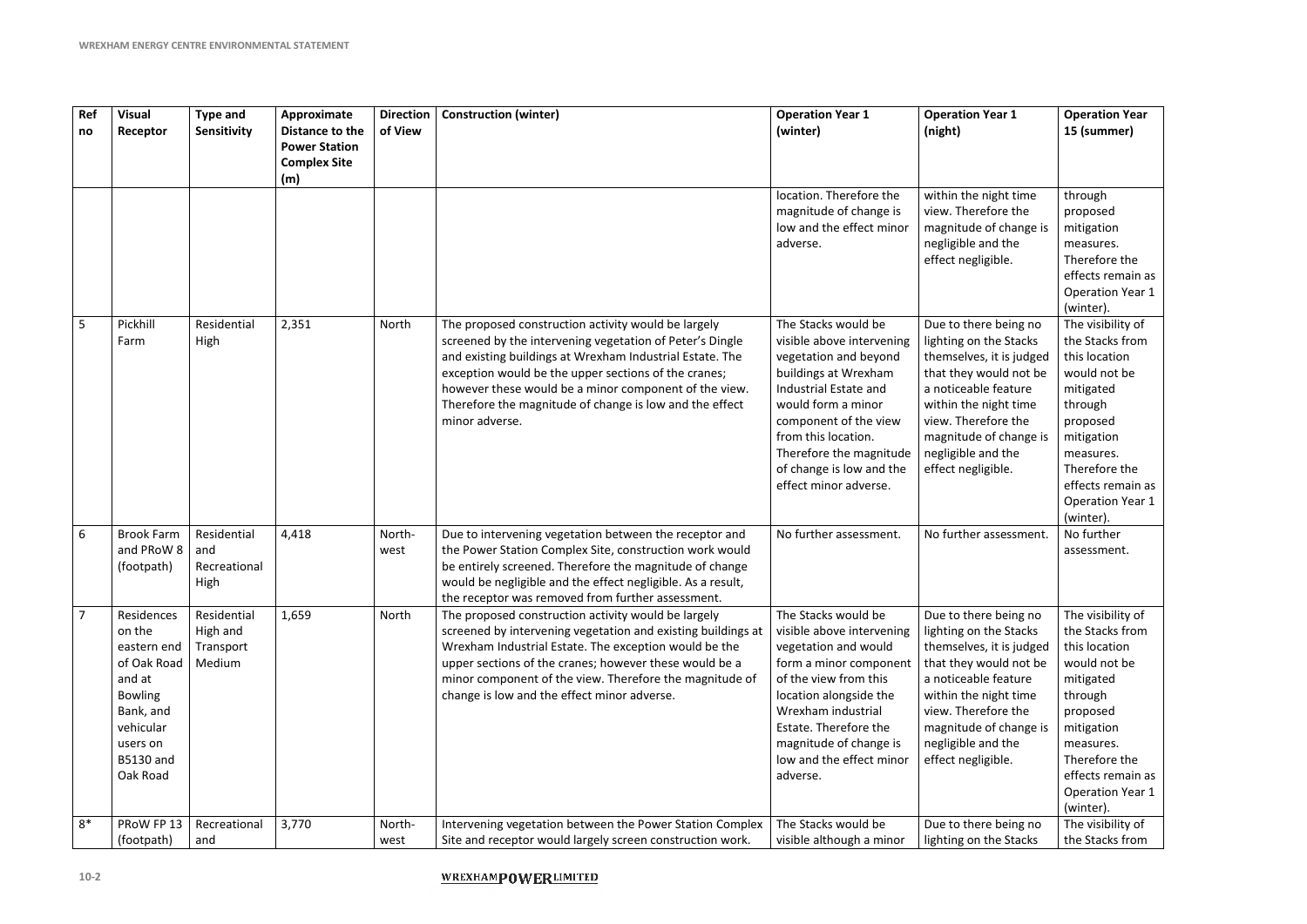| Ref<br>no | <b>Visual</b><br>Receptor                                                                                         | <b>Type and</b><br>Sensitivity                                     | Approximate<br>Distance to the<br><b>Power Station</b><br><b>Complex Site</b><br>(m) | <b>Direction</b><br>of View | <b>Construction (winter)</b>                                                                                                                                                                                                                                                                                                                                                                                                                                                                                                                                                                                                                                           | <b>Operation Year 1</b><br>(winter)                                                                                                                                                                                                                                                                                                                                        | <b>Operation Year 1</b><br>(night)                                                                                                                                                                                                                                                                              | <b>Operation Year</b><br>15 (summer)                                                                                                                                                                                                                                                                                     |
|-----------|-------------------------------------------------------------------------------------------------------------------|--------------------------------------------------------------------|--------------------------------------------------------------------------------------|-----------------------------|------------------------------------------------------------------------------------------------------------------------------------------------------------------------------------------------------------------------------------------------------------------------------------------------------------------------------------------------------------------------------------------------------------------------------------------------------------------------------------------------------------------------------------------------------------------------------------------------------------------------------------------------------------------------|----------------------------------------------------------------------------------------------------------------------------------------------------------------------------------------------------------------------------------------------------------------------------------------------------------------------------------------------------------------------------|-----------------------------------------------------------------------------------------------------------------------------------------------------------------------------------------------------------------------------------------------------------------------------------------------------------------|--------------------------------------------------------------------------------------------------------------------------------------------------------------------------------------------------------------------------------------------------------------------------------------------------------------------------|
|           | and<br>residences<br>at<br>Shocklach<br>Green /<br>Lane End<br>Farm                                               | Residential<br>High                                                |                                                                                      |                             | The upper sections of cranes would be visible although a<br>minor component of the distant view. Therefore the<br>magnitude of change is low and the effect minor adverse.                                                                                                                                                                                                                                                                                                                                                                                                                                                                                             | component of the<br>distant view. Therefore<br>the magnitude of change<br>is low and the effect<br>minor adverse.                                                                                                                                                                                                                                                          | themselves, it is judged<br>that they would not be<br>a noticeable feature<br>within the night time<br>view. Therefore the<br>magnitude of change is<br>negligible and the<br>effect negligible.                                                                                                                | this location<br>would not be<br>mitigated<br>through<br>proposed<br>mitigation<br>measures.<br>Therefore the<br>effects remain as<br><b>Operation Year 1</b><br>(winter).                                                                                                                                               |
| 9         | Residences<br>at Caldecott<br>Hall, PRoW<br>to the west<br>of the<br>B5069, and<br>vehicular<br>users on<br>B5069 | Residential<br>High<br>Recreational<br>High<br>Transport<br>Medium | 3,665                                                                                | West                        | Intervening vegetation between the Power Station Complex<br>Site and receptor would largely screen construction work.<br>The upper sections of cranes would be visible although a<br>minor component of the view from the PRoW. Therefore<br>the magnitude of change is low and the effect minor<br>adverse.<br>From the B5069 and Caldecott Hall, due to intervening<br>vegetation between the receptor and the Power Station<br>Complex Site, construction work would be entirely<br>screened. Therefore the magnitude of change would be<br>negligible and the effect negligible. As a result, the B5069<br>and Caldecott Hall was removed from further assessment. | The Stacks and tops of<br><b>Power Station Complex</b><br>buildings would be<br>visible although a minor<br>component of the<br>distant view and<br>consistent with the<br>character of the<br>Wrexham Industrial<br>Estate. Therefore the<br>magnitude of change is<br>low and the effect minor<br>adverse.<br>No further assessment<br>from B5069 and<br>Caldecott Hall. | The lighting of the<br>Scheme would blend<br>into the existing<br>lighting context and<br>would not be<br>specifically<br>distinguishable within<br>the view. Therefore the<br>magnitude of change is<br>negligible and the<br>effect negligible.<br>No further assessment<br>from B5069 and<br>Caldecott Hall. | The visibility of<br>the Stacks and<br>tops of proposed<br>buildings from<br>this location<br>would not be<br>mitigated<br>through<br>proposed<br>mitigation<br>measures.<br>Therefore the<br>effects remain as<br>Operation Year 1<br>(winter).<br>No further<br>assessment from<br><b>B5069 and</b><br>Caldecott Hall. |
| 10        | PRoW<br>(byway)<br><b>BY10</b><br>Bishop<br>Bennet Way                                                            | Recreational<br>High                                               | 4,498                                                                                | South-<br>west              | Due to intervening vegetation between the receptor and<br>the Power Station Complex Site, construction work would<br>be entirely screened. Therefore the magnitude of change<br>would be negligible and the effect negligible. As a result,<br>the receptor was removed from further assessment.                                                                                                                                                                                                                                                                                                                                                                       | No further assessment.                                                                                                                                                                                                                                                                                                                                                     | No further assessment.                                                                                                                                                                                                                                                                                          | No further<br>assessment.                                                                                                                                                                                                                                                                                                |
| 11        | PRoW 2<br>(footpath)                                                                                              | Recreational<br>High                                               | 3,476                                                                                | South-<br>west              | Due to intervening vegetation and the A534 between the<br>receptor and the Power Station Complex Site, construction<br>work would be entirely screened. Therefore the magnitude<br>of change would be negligible and the effect negligible. As a<br>result, the receptor was removed from further assessment.                                                                                                                                                                                                                                                                                                                                                          | No further assessment.                                                                                                                                                                                                                                                                                                                                                     | No further assessment.                                                                                                                                                                                                                                                                                          | No further<br>assessment.                                                                                                                                                                                                                                                                                                |
| 12        | PRoW 8                                                                                                            | Recreational                                                       | 3,019                                                                                | South                       | Intervening vegetation between the Power Station Complex                                                                                                                                                                                                                                                                                                                                                                                                                                                                                                                                                                                                               | No further assessment.                                                                                                                                                                                                                                                                                                                                                     | No further assessment.                                                                                                                                                                                                                                                                                          | No further                                                                                                                                                                                                                                                                                                               |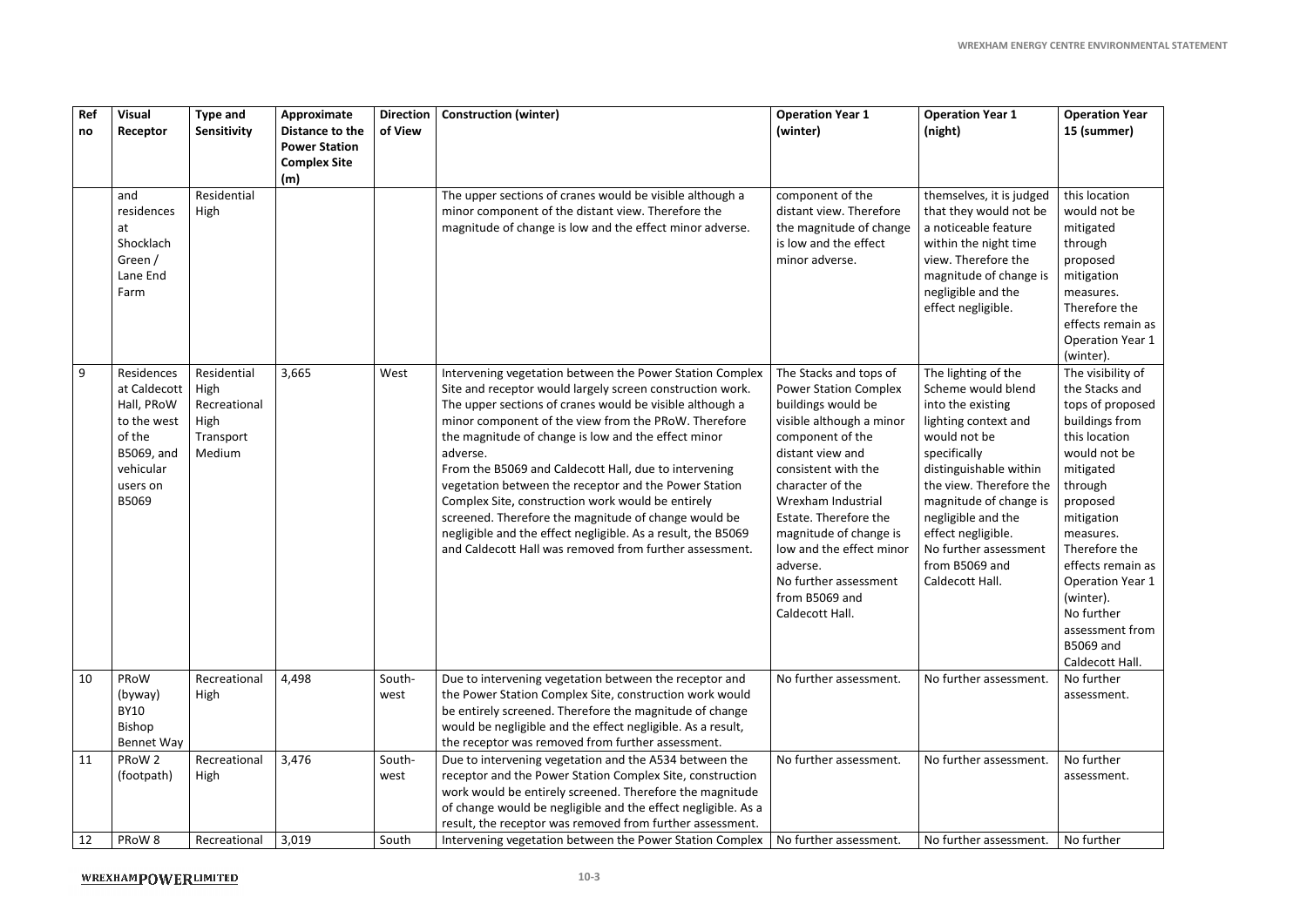| Ref<br>no | <b>Visual</b><br>Receptor                                                                 | <b>Type and</b><br>Sensitivity                 | Approximate<br>Distance to the<br><b>Power Station</b><br><b>Complex Site</b><br>(m) | <b>Direction</b><br>of View | <b>Construction (winter)</b>                                                                                                                                                                                                                                                                                                                                                                                                                                                                                                                                                                                                                           | <b>Operation Year 1</b><br>(winter)                                                                                                                                                                                                                                                                                                                                                               | <b>Operation Year 1</b><br>(night)                                                                                                                                                                                                                                                                                                                                                                                                         | <b>Operation Year</b><br>15 (summer)                                                                                                                                                                                                |
|-----------|-------------------------------------------------------------------------------------------|------------------------------------------------|--------------------------------------------------------------------------------------|-----------------------------|--------------------------------------------------------------------------------------------------------------------------------------------------------------------------------------------------------------------------------------------------------------------------------------------------------------------------------------------------------------------------------------------------------------------------------------------------------------------------------------------------------------------------------------------------------------------------------------------------------------------------------------------------------|---------------------------------------------------------------------------------------------------------------------------------------------------------------------------------------------------------------------------------------------------------------------------------------------------------------------------------------------------------------------------------------------------|--------------------------------------------------------------------------------------------------------------------------------------------------------------------------------------------------------------------------------------------------------------------------------------------------------------------------------------------------------------------------------------------------------------------------------------------|-------------------------------------------------------------------------------------------------------------------------------------------------------------------------------------------------------------------------------------|
|           | (footpath)                                                                                | High                                           |                                                                                      |                             | Site and receptor would largely screen construction work.<br>The upper sections of cranes would be visible although a<br>minor component of the view intermittently from the<br>PRoW. Therefore the magnitude of change is negligible and<br>the effect negligible. As a result, the receptor was removed<br>from further assessment.                                                                                                                                                                                                                                                                                                                  |                                                                                                                                                                                                                                                                                                                                                                                                   |                                                                                                                                                                                                                                                                                                                                                                                                                                            | assessment.                                                                                                                                                                                                                         |
| $13*$     | PRoW 25<br>(footpath)<br>including<br>Cornish Hall<br>and Holt<br>Lodge                   | Recreational<br>High and<br>Commercial<br>Low  | 2,033                                                                                | South                       | Construction of the Stacks and larger elements of the Power<br>Station Complex would be partially visible and a noticeable<br>deterioration to the view when not filtered by vegetation.<br>Therefore the magnitude of change is medium and the<br>effect moderate adverse.                                                                                                                                                                                                                                                                                                                                                                            | The Stacks and Power<br><b>Station Complex would</b><br>be partially visible and a<br>noticeable deterioration<br>to the view, being a<br>further industrial<br>addition to the view<br>alongside the Kellogg's<br>factory, when not<br>filtered by vegetation.<br>Therefore the magnitude<br>of change is medium and<br>the effect moderate<br>adverse.                                          | The glow from existing<br>and proposed lighting<br>around the Scheme<br>may illuminate the<br>building façades and<br>Stacks to a degree that<br>they would be visible,<br>although not directly<br>lit. The PSC would have<br>a similar degree of<br>night time visibility to<br>the adjacent Kellogg's<br>factory and viewed in<br>combination. Therefore<br>the magnitude of<br>change is medium and<br>the effect moderate<br>adverse. | The visibility of<br>the Stacks and<br>buildings from<br>this location<br>would not be<br>mitigated<br>through<br>proposed<br>mitigation<br>measures.<br>Therefore the<br>effects remain as<br><b>Operation Year 1</b><br>(winter). |
| 14        | Residences<br>near Holt<br>Lodge Farm<br>and<br>vehicular<br>users on<br>Francis'<br>Lane | Residential<br>High and<br>Transport<br>Medium | 1,146                                                                                | South-<br>east              | Cranes used in construction would be the only visible<br>feature in the middle ground of the view due to filtering of<br>ground-level views by vegetation along the northern<br>boundary. These would be viewed behind existing vertical<br>elements in closer proximity within the view, such as the<br>lighting columns and chimney stacks at the Kellogg's site.<br>Therefore, for residential receptors at this location the<br>magnitude of change is low and the effect minor adverse.<br>For transport receptors, the magnitude of change is low and<br>the effect negligible, as a result the receptor was removed<br>from further assessment. | The Stacks and buildings<br>would be visible behind<br>the Kellogg's factory<br>from residential<br>properties resulting in an<br>incremental change to<br>the existing view from<br>this location. The<br>magnitude of change is<br>negligible and the effect<br>negligible, as a result the<br>receptor was removed<br>from further assessment.<br>No further assessment<br>from Francis' Lane. | No further assessment.                                                                                                                                                                                                                                                                                                                                                                                                                     | No further<br>assessment.                                                                                                                                                                                                           |
| 15        | PRoW 6<br>(footpath)                                                                      | Recreational<br>High                           | 1,856                                                                                | East                        | The majority of construction activity would be screened by<br>the existing buildings at the Wrexham Industrial Estate,<br>already visible in the view. The upper sections of cranes                                                                                                                                                                                                                                                                                                                                                                                                                                                                    | The Stacks would be<br>visible behind the<br>Kellogg's factory from                                                                                                                                                                                                                                                                                                                               | No further assessment.                                                                                                                                                                                                                                                                                                                                                                                                                     | No further<br>assessment.                                                                                                                                                                                                           |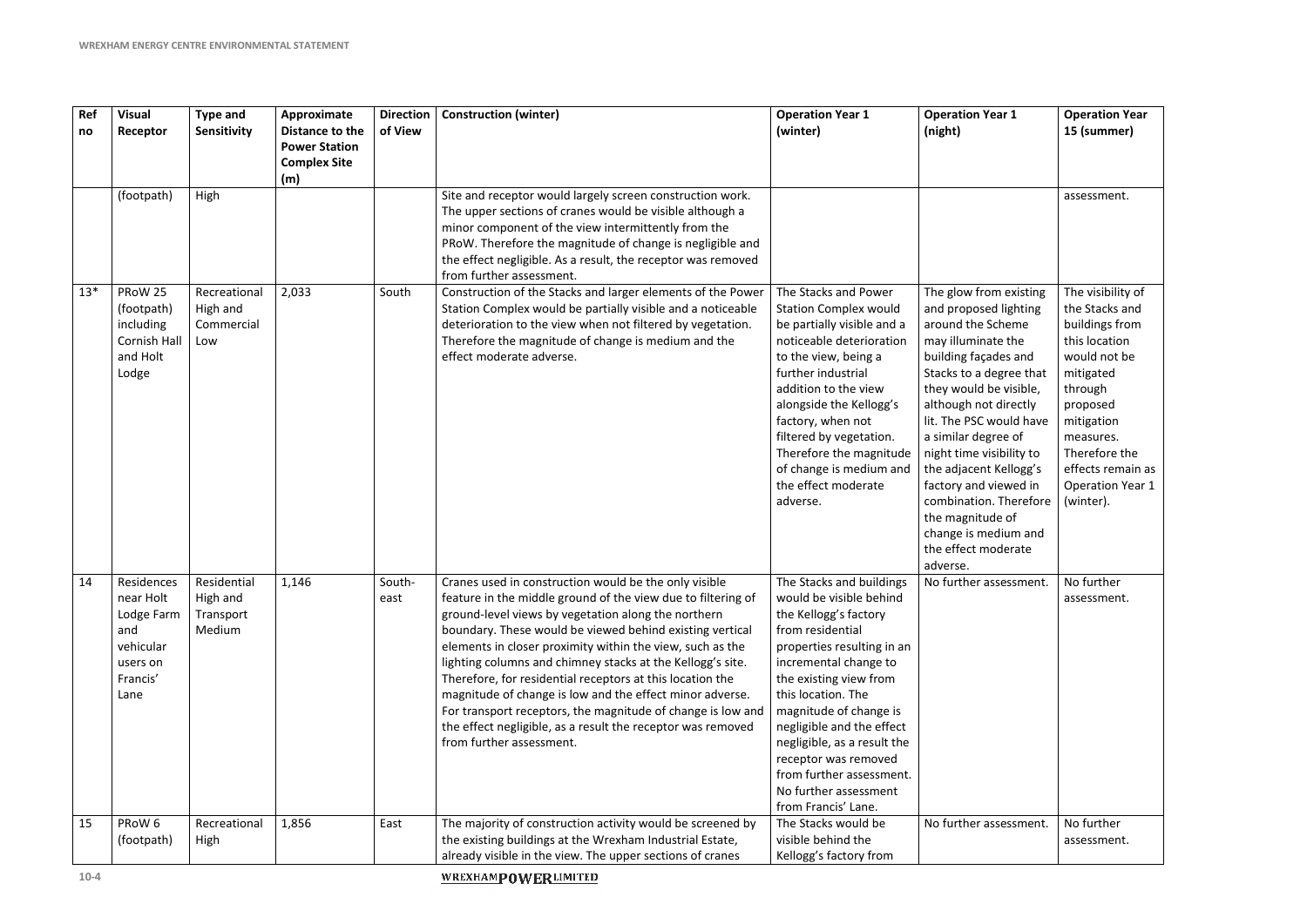| Ref<br>no | <b>Visual</b><br>Receptor                                            | <b>Type and</b><br>Sensitivity                 | Approximate<br>Distance to the<br><b>Power Station</b><br><b>Complex Site</b><br>(m) | <b>Direction</b><br>of View | <b>Construction (winter)</b>                                                                                                                                                                                                                                                                                                                                                                                                                                                                                                                                                                | <b>Operation Year 1</b><br>(winter)                                                                                                                                                                                                                                                                                                                                                                                                                                                                 | <b>Operation Year 1</b><br>(night) |
|-----------|----------------------------------------------------------------------|------------------------------------------------|--------------------------------------------------------------------------------------|-----------------------------|---------------------------------------------------------------------------------------------------------------------------------------------------------------------------------------------------------------------------------------------------------------------------------------------------------------------------------------------------------------------------------------------------------------------------------------------------------------------------------------------------------------------------------------------------------------------------------------------|-----------------------------------------------------------------------------------------------------------------------------------------------------------------------------------------------------------------------------------------------------------------------------------------------------------------------------------------------------------------------------------------------------------------------------------------------------------------------------------------------------|------------------------------------|
|           |                                                                      |                                                |                                                                                      |                             | would be visible in the background and would be a new<br>component within the view. Therefore the magnitude of<br>change is low, and the effect minor adverse.                                                                                                                                                                                                                                                                                                                                                                                                                              | residential properties<br>resulting in an<br>incremental change to<br>the existing view from<br>this location. The<br>magnitude of change is<br>negligible and the effect<br>negligible, as a result the<br>receptor was removed<br>from further assessment.                                                                                                                                                                                                                                        |                                    |
| 16        | Residences<br>and<br>commercial<br>property on<br>Bryn Estyn<br>Road | Residential<br>High and<br>Commercial<br>Low   | 2,716                                                                                | East                        | The majority of construction activity would be screened by<br>the existing buildings at the Wrexham Industrial Estate,<br>already visible in the view. The upper sections of cranes<br>would be visible in the background and would be a new<br>component within the view. Therefore the magnitude of<br>change is low, and the effect minor adverse.                                                                                                                                                                                                                                       | The Stacks would be<br>visible behind the<br>Kellogg's factory from<br>residential properties<br>resulting in an<br>incremental change to<br>the existing view from<br>this location. The<br>magnitude of change is<br>negligible and the effect<br>negligible, as a result the<br>receptor was removed<br>from further assessment.                                                                                                                                                                 | No further assessment.             |
| 17        | Residences<br>and<br>vehicular<br>users and<br>on Cefn<br>Road       | Residential<br>High and<br>Transport<br>Medium | 3,575                                                                                | East                        | Intervening vegetation and the buildings of the Wrexham<br>Industrial Estate would largely screen construction work on<br>the Power Station Complex Site. Views of the cranes used<br>during construction will be possible in the background of<br>the view in some locations and would be a new component<br>within the view. Therefore the magnitude of change is low<br>and the effect minor adverse for residential receptors. For<br>transport receptors the magnitude of change is low and the<br>effect negligible, as a result the receptor was removed from<br>further assessment. | Intervening vegetation<br>and the buildings of the<br>Wrexham Industrial<br>Estate would screen<br>views of the proposed<br>buildings and largely<br>screen the Stacks. Views<br>of the Stacks will be<br>possible in the<br>background of the view<br>in some locations in<br>addition to the Stacks at<br>the Kellogg's factory.<br>Therefore the magnitude<br>of change is negligible<br>and the effect negligible<br>for residential receptors,<br>as a result the receptor<br>was removed from | No further assessment.             |

| ear 1      | <b>Operation Year</b><br>15 (summer) |
|------------|--------------------------------------|
|            |                                      |
| ssessment. | No further<br>assessment.            |
| ssessment. | No further<br>assessment.            |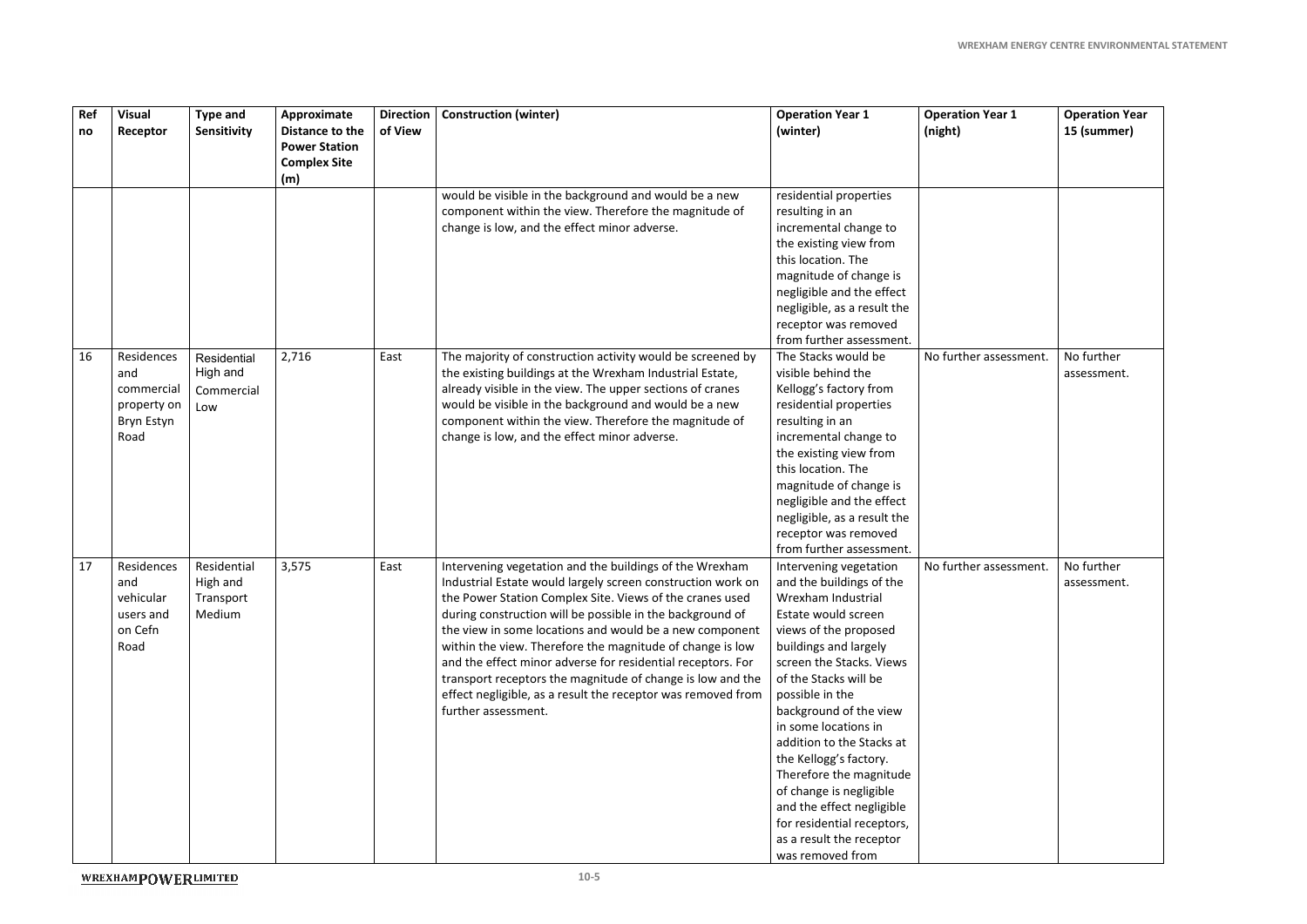| Ref<br>no | <b>Visual</b><br>Receptor                                                      | <b>Type and</b><br>Sensitivity                 | Approximate<br>Distance to the<br><b>Power Station</b><br><b>Complex Site</b><br>(m) | <b>Direction</b><br>of View | <b>Construction (winter)</b>                                                                                                                                                                                                                                                                                                                                                                                                                                                                                                                     | <b>Operation Year 1</b><br>(winter)                                                                                                                                                                                                                                                                                                                                                                                                                                                                                                                       | <b>Operation Year 1</b><br>(night)                                                                                                                                                                                                                                                                                                                                                                                                                                                                                                                | <b>Operation Year</b><br>15 (summer)                                                                                                                                                                                                                                                                                                                |
|-----------|--------------------------------------------------------------------------------|------------------------------------------------|--------------------------------------------------------------------------------------|-----------------------------|--------------------------------------------------------------------------------------------------------------------------------------------------------------------------------------------------------------------------------------------------------------------------------------------------------------------------------------------------------------------------------------------------------------------------------------------------------------------------------------------------------------------------------------------------|-----------------------------------------------------------------------------------------------------------------------------------------------------------------------------------------------------------------------------------------------------------------------------------------------------------------------------------------------------------------------------------------------------------------------------------------------------------------------------------------------------------------------------------------------------------|---------------------------------------------------------------------------------------------------------------------------------------------------------------------------------------------------------------------------------------------------------------------------------------------------------------------------------------------------------------------------------------------------------------------------------------------------------------------------------------------------------------------------------------------------|-----------------------------------------------------------------------------------------------------------------------------------------------------------------------------------------------------------------------------------------------------------------------------------------------------------------------------------------------------|
|           |                                                                                |                                                |                                                                                      |                             |                                                                                                                                                                                                                                                                                                                                                                                                                                                                                                                                                  | further assessment.<br>No further assessment<br>from Cefn Road.                                                                                                                                                                                                                                                                                                                                                                                                                                                                                           |                                                                                                                                                                                                                                                                                                                                                                                                                                                                                                                                                   |                                                                                                                                                                                                                                                                                                                                                     |
| 18        | PRoW 24<br>(footpath)<br>and<br>residences<br>at Aldersey<br>Farm              | Recreational<br>and<br>Residential<br>High     | 1,310                                                                                | South                       | Construction work would be visible in the middle ground of<br>the view adjacent to the Kellogg's factory, although lower<br>level activity would be screened by boundary vegetation<br>and intervening vegetation. Therefore the magnitude of<br>change is medium and the effect moderate adverse.                                                                                                                                                                                                                                               | The buildings and Stacks<br>would be visible in the<br>middle ground of the<br>view adjacent to the<br>Kellogg's factory,<br>extending the proportion<br>of the view containing<br>industrial buildings,<br>although lower level<br>activity would be<br>screened by boundary<br>vegetation and<br>intervening vegetation.<br>Therefore the magnitude<br>of change is medium and<br>the effect moderate<br>adverse.                                                                                                                                       | The glow from existing<br>and proposed lighting<br>around the Scheme<br>may illuminate the<br>building façades and<br>Stacks to a degree that<br>they would be visible,<br>although not directly<br>lit. in the PSC would<br>have a similar degree of<br>night time visibility to<br>the adjacent Kellogg's<br>factory and viewed in<br>combination. Therefore<br>the magnitude of<br>change is medium and<br>the effect moderate<br>adverse.                                                                                                     | The visibility of<br>the Stacks and<br>buildings from<br>this location<br>would not be<br>mitigated<br>through<br>proposed<br>mitigation<br>measures.<br>Therefore the<br>effects remain as<br><b>Operation Year 1</b><br>(winter).                                                                                                                 |
| $19*$     | Residences<br>and<br>vehicular<br>users on<br>Ridley<br>Wood Road<br>and B5130 | Residential<br>High and<br>Transport<br>Medium | 447                                                                                  | South                       | Views of construction would be visible in the middle ground<br>adjacent to the Kellogg's factory, with lower level views<br>screened by boundary vegetation and some of the upper<br>level views screened by trees in the vicinity of the receptor<br>from some specific locations. Given the high sensitivity of<br>the residential receptors the magnitude of change would be<br>medium and the effect would be moderate adverse. For<br>transport receptors the magnitude of change would be<br>medium and the effect would be minor adverse. | The Power Station<br>Complex buildings and<br>Stacks would be visible in<br>the middle ground<br>adjacent to the Kellogg's<br>factory, with lower level<br>views screened by<br>retained boundary<br>vegetation and some of<br>the views screened by<br>trees in the vicinity of<br>the receptor from some<br>specific locations. The<br><b>Power Station Complex</b><br>will result in a further<br>industrial element to the<br>view alongside the<br>Kellogg's factory. The<br>magnitude of change for<br>residential receptors<br>would be medium and | The glow from existing<br>and proposed lighting<br>around the Scheme<br>may illuminate the<br>building façades and<br>Stacks to a degree that<br>they would be visible,<br>although not directly<br>lit. This would result in<br>a similar degree of<br>night time visibility to<br>the adjacent Kellogg's<br>factory but resulting in<br>visibility across a<br>greater proportion of<br>the view. Therefore the<br>magnitude of change is<br>medium and the effect<br>moderate adverse for<br>residential receptors.<br>For transport receptors | Mitigation<br>planting on the<br>bund and<br>enhanced<br>woodland areas<br>will help to<br>screen lower<br>level views<br>towards the<br>proposed<br>buildings but is<br>not judged to<br>result in a<br>reduction of the<br>significance of<br>effect. The<br>visibility of the<br>Stacks and<br><b>Power Station</b><br>Complex<br>buildings from |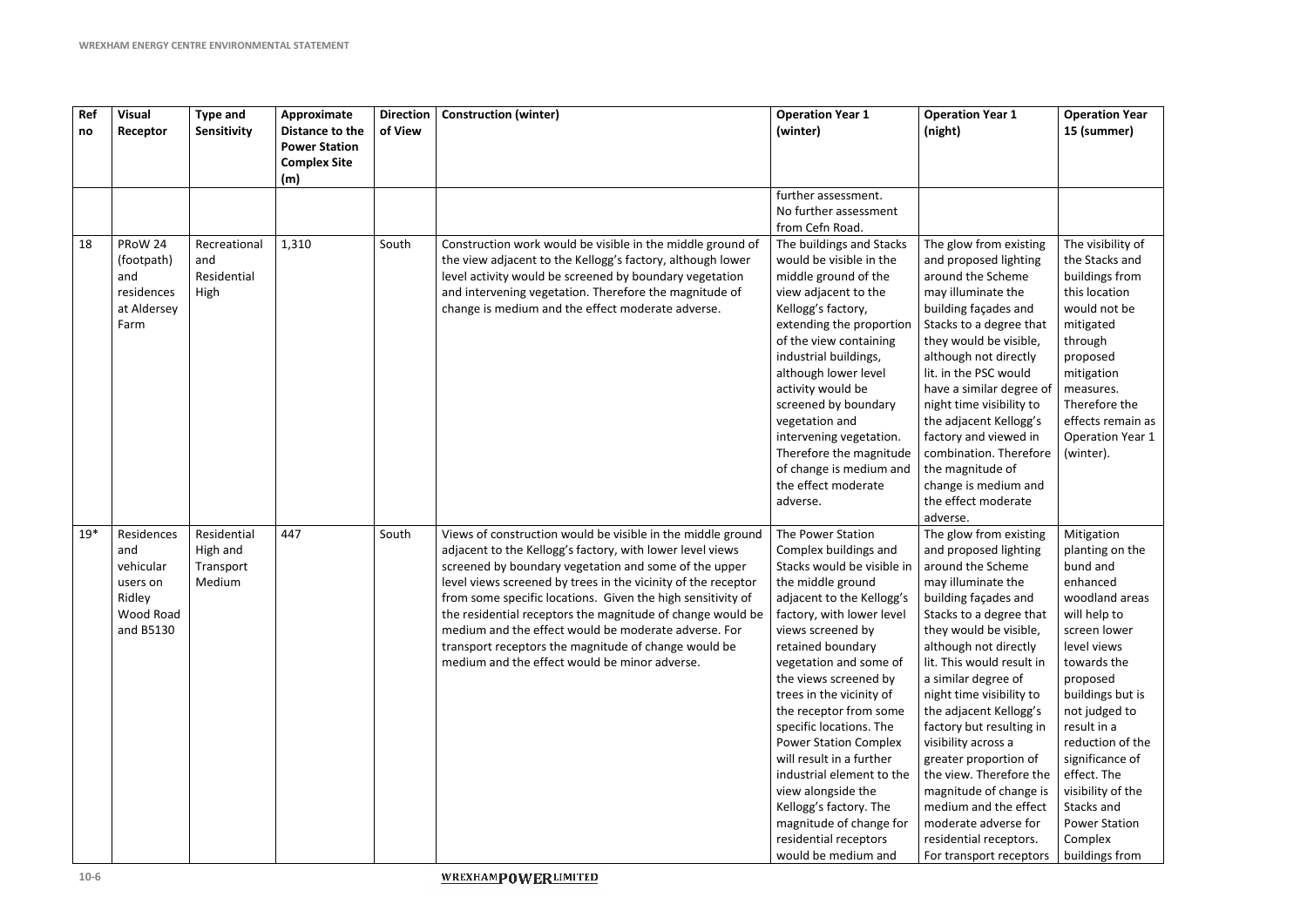| Ref<br>no | <b>Visual</b><br>Receptor                                   | <b>Type and</b><br>Sensitivity | Approximate<br>Distance to the<br><b>Power Station</b><br><b>Complex Site</b><br>(m) | <b>Direction</b><br>of View | <b>Construction (winter)</b>                                                                                                                                                                                                                                                                                                        | <b>Operation Year 1</b><br>(winter)                                                                                                                                                                                                                                                                                                                                                                                                                                                                                                                                                                                                    | <b>Operation Year 1</b><br>(night)                                                                                                                                                                                                                                                                                                                                                                                                                                                                                     | <b>Operation Year</b><br>15 (summer)                                                                                                                                                                                                                                                                                                                                                                                                                                                                                                                      |
|-----------|-------------------------------------------------------------|--------------------------------|--------------------------------------------------------------------------------------|-----------------------------|-------------------------------------------------------------------------------------------------------------------------------------------------------------------------------------------------------------------------------------------------------------------------------------------------------------------------------------|----------------------------------------------------------------------------------------------------------------------------------------------------------------------------------------------------------------------------------------------------------------------------------------------------------------------------------------------------------------------------------------------------------------------------------------------------------------------------------------------------------------------------------------------------------------------------------------------------------------------------------------|------------------------------------------------------------------------------------------------------------------------------------------------------------------------------------------------------------------------------------------------------------------------------------------------------------------------------------------------------------------------------------------------------------------------------------------------------------------------------------------------------------------------|-----------------------------------------------------------------------------------------------------------------------------------------------------------------------------------------------------------------------------------------------------------------------------------------------------------------------------------------------------------------------------------------------------------------------------------------------------------------------------------------------------------------------------------------------------------|
|           |                                                             |                                |                                                                                      |                             |                                                                                                                                                                                                                                                                                                                                     | the effect would be<br>moderate adverse. For<br>transport receptors the<br>magnitude of change<br>would be medium and<br>the effect would be<br>minor adverse.                                                                                                                                                                                                                                                                                                                                                                                                                                                                         | the magnitude of<br>change would be<br>medium and the effect<br>would be minor<br>adverse.                                                                                                                                                                                                                                                                                                                                                                                                                             | this location<br>would not be<br>mitigated<br>through<br>proposed<br>mitigation<br>measures.<br>Therefore the<br>effects remain as<br><b>Operation Year 1</b><br>(winter).                                                                                                                                                                                                                                                                                                                                                                                |
| $20*$     | Residences<br>at Marshley<br>Farm and<br>along the<br>B5130 | Residential<br>High            | 242                                                                                  | West                        | The construction activity would be visible within the centre<br>of the view adjacent to the Kellogg's factory although in<br>closer proximity to the receptor and partially screened at<br>lower level by intervening vegetation. Therefore the<br>magnitude of change would be medium and the effect<br>would be moderate adverse. | The Power Station<br>Complex buildings and<br>Stacks would be visible,<br>forming a prominent<br>feature within the centre<br>of the view and visually<br>close the gap in visible<br>industrial buildings<br>between the Norbert<br>Dentressangle<br>distribution centre and<br>the Kellogg's Factory.<br>Views of the lower<br>portion of the buildings<br>would be filtered by<br>retained boundary<br>vegetation. Foreground<br>views across the<br>adjacent agricultural<br>landscape would remain.<br>The magnitude of<br>change for residential<br>receptors would be<br>medium and the effect<br>would be moderate<br>adverse. | The glow from existing<br>and proposed lighting<br>around the Scheme<br>may illuminate the<br>building façades and<br>Stacks to a degree that<br>they would be visible,<br>although not directly<br>lit. This would result in<br>a similar degree of<br>night time visibility to<br>the adjacent Kellogg's<br>factory but resulting in<br>visibility across a<br>greater proportion of<br>the view. Therefore the<br>magnitude of change is<br>medium and the effect<br>moderate adverse for<br>residential receptors. | The proposed<br>woodland<br>planting and<br>retained<br>vegetation<br>within the<br>eastern half of<br>the Power<br><b>Station Complex</b><br>Site will increase<br>the height of<br>screening<br>provided to the<br>proposed<br>buildings. This<br>will reduce the<br>magnitude of<br>change to some<br>degree, however<br>with the tops of<br>buildings and<br>Stacks still<br>visible, not by<br>enough to result<br>in a reduction in<br>the significance<br>of effect.<br>Therefore the<br>effects remain as<br><b>Operation Year 1</b><br>(winter). |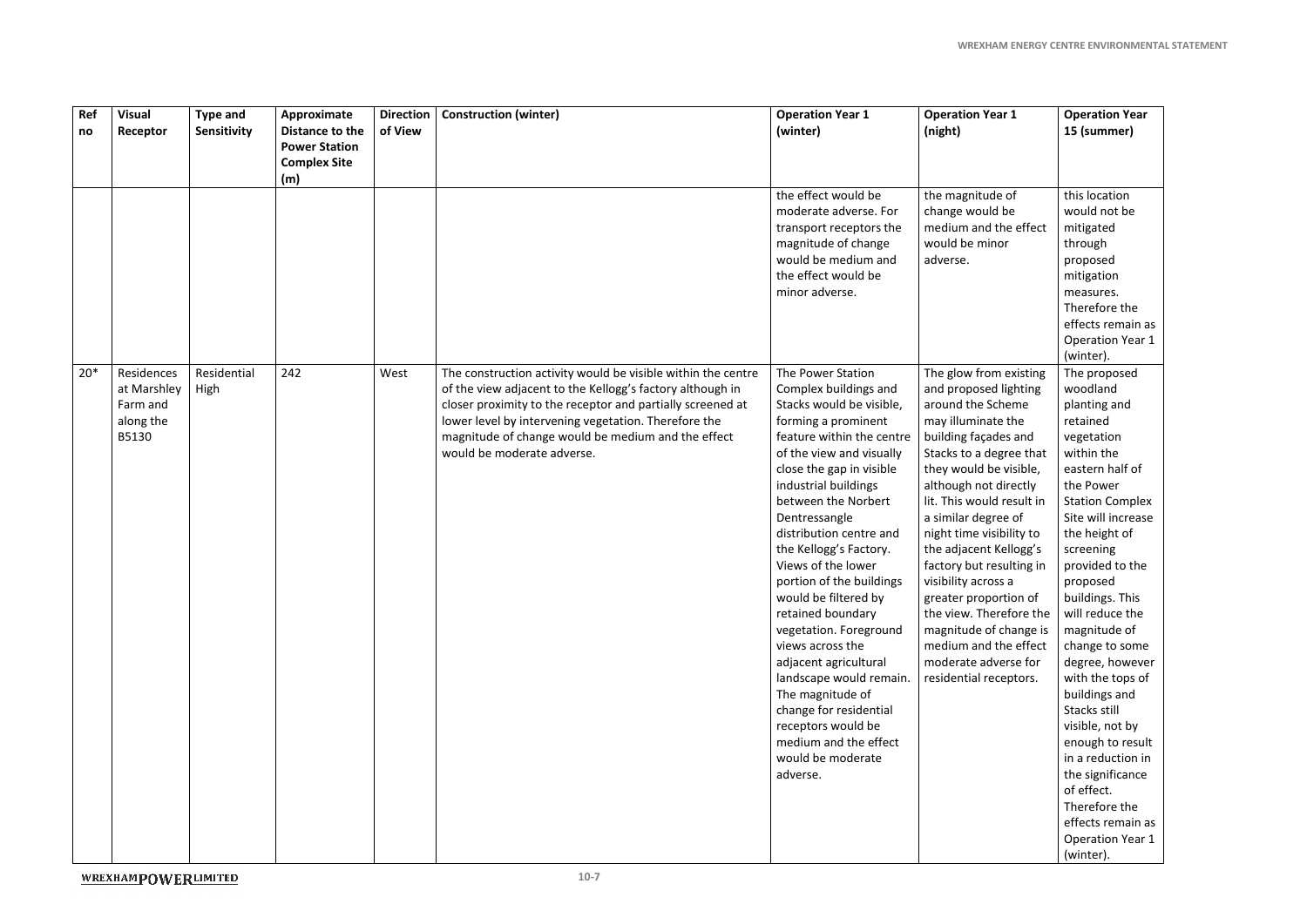| Ref<br>no | <b>Visual</b><br>Receptor                                            | <b>Type and</b><br>Sensitivity             | Approximate<br>Distance to the<br><b>Power Station</b> | <b>Direction</b><br>of View | <b>Construction (winter)</b>                                                                                                                                                                                                                                                                                                                                                                          | <b>Operation Year 1</b><br>(winter)                                                                                                                                                                                                                                                                                                                               | <b>Operation Year 1</b><br>(night)                                                                                                                                                                                                                                                                                                                                        | <b>Operation Year</b><br>15 (summer)                                                                                                                                                                                 |
|-----------|----------------------------------------------------------------------|--------------------------------------------|--------------------------------------------------------|-----------------------------|-------------------------------------------------------------------------------------------------------------------------------------------------------------------------------------------------------------------------------------------------------------------------------------------------------------------------------------------------------------------------------------------------------|-------------------------------------------------------------------------------------------------------------------------------------------------------------------------------------------------------------------------------------------------------------------------------------------------------------------------------------------------------------------|---------------------------------------------------------------------------------------------------------------------------------------------------------------------------------------------------------------------------------------------------------------------------------------------------------------------------------------------------------------------------|----------------------------------------------------------------------------------------------------------------------------------------------------------------------------------------------------------------------|
|           |                                                                      |                                            | <b>Complex Site</b><br>(m)                             |                             |                                                                                                                                                                                                                                                                                                                                                                                                       |                                                                                                                                                                                                                                                                                                                                                                   |                                                                                                                                                                                                                                                                                                                                                                           |                                                                                                                                                                                                                      |
| 21        | Residences<br>at Higher<br>Farm,<br>Isycoed and<br><b>PRoW 17.</b>   | Residential<br>High                        | 684                                                    | West                        | The upper portion of cranes and construction activity would<br>be intermittently visible beyond middle ground vegetation<br>but is filtered enough not to form a noticeable feature of<br>the view except from upper storeys. Therefore the<br>magnitude of change would be low and the effect would be<br>minor adverse.                                                                             | The Stacks would be<br>intermittently visible<br>beyond middle ground<br>vegetation but is filtered<br>enough not to form a<br>noticeable feature of the<br>view except from upper<br>storeys. Therefore the<br>magnitude of change<br>would be low and the<br>effect would be minor<br>adverse.                                                                  | Due to the filtering by<br>vegetation and the<br>distance from the<br><b>Power Station Complex</b><br>Site, it is judged that<br>any lighting would not<br>be noticeable over and<br>above the existing<br>lighting and glow from<br>Wrexham and the<br>Wrexham Industrial<br>Estate. Therefore the<br>magnitude of change is<br>negligible and the<br>effect negligible. | The visibility of<br>the Stacks from<br>this location<br>would not be<br>mitigated<br>through<br>proposed<br>mitigation<br>measures.<br>Therefore the<br>effects remain as<br><b>Operation Year 1</b><br>(winter).   |
| 22        | Registered<br>common<br>land and<br>residences<br>at Sutton<br>Green | Residential<br>and<br>Recreational<br>High | 2,256                                                  | North-<br>west              | The upper portion of cranes and construction activity would<br>be intermittently visible between gaps in buildings and<br>trees but is filtered enough not to form a noticeable feature<br>of the view. Therefore the magnitude of change would be<br>low and the effect would be minor adverse.                                                                                                      | The upper portion of the<br>Stacks would be<br>intermittently visible<br>between gaps in<br>buildings and trees,<br>adding to the existing<br>view of the stacks at<br>Kellogg's, but is filtered<br>enough not to form a<br>noticeable feature of the<br>view. Therefore the<br>magnitude of change<br>would be low and the<br>effect would be minor<br>adverse. | Due to the filtering by<br>vegetation and the<br>distance from the<br><b>Power Station Complex</b><br>Site, it is judged that<br>any lighting would not<br>be noticeable over and<br>above the existing<br>lighting and glow from<br>Wrexham and the<br>Wrexham Industrial<br>Estate. Therefore the<br>magnitude of change is<br>negligible and the<br>effect negligible. | The visibility of<br>the Stacks from<br>this location<br>would not be<br>mitigated<br>through<br>proposed<br>mitigation<br>measures.<br>Therefore the<br>effects remain as<br><b>Operation Year 1</b><br>(winter).   |
| $23*$     | Vehicular<br>users on<br>Bryn Lane                                   | Transport<br>Medium                        | 36                                                     | East                        | Construction activity at the northern end of Bryn Lane<br>would be clearly visible above the existing roadside<br>vegetation, at close proximity. The change in view would<br>not be entirely incongruous with the surroundings which<br>contain open views of the Kellogg's factory at this location.<br>Therefore the magnitude of change would be medium and<br>the effect would be minor adverse. | The Stacks and buildings<br>of the Power Station<br>Complex at the end of<br>Bryn Lane would be<br>clearly visible above the<br>existing roadside<br>vegetation, at close<br>proximity. The Scheme,<br>in combination with the<br>existing Kellogg's factory,<br>would enclose the<br>northern end of the road                                                    | The overspill of lighting<br>of the Scheme will be<br>limited to some degree<br>by retained vegetation<br>at the south-west<br>corner of the Power<br><b>Station Complex Site</b><br>and the lighting of the<br>street would not be<br>noticeably different to<br>that of the current<br>situation. The glow                                                              | Proposed<br>planting at the<br>north-west<br>corner of the<br><b>Power Station</b><br><b>Complex Site</b><br>would complete<br>the screening of<br>the lower<br>portions of the<br>Scheme from the<br>road, limiting |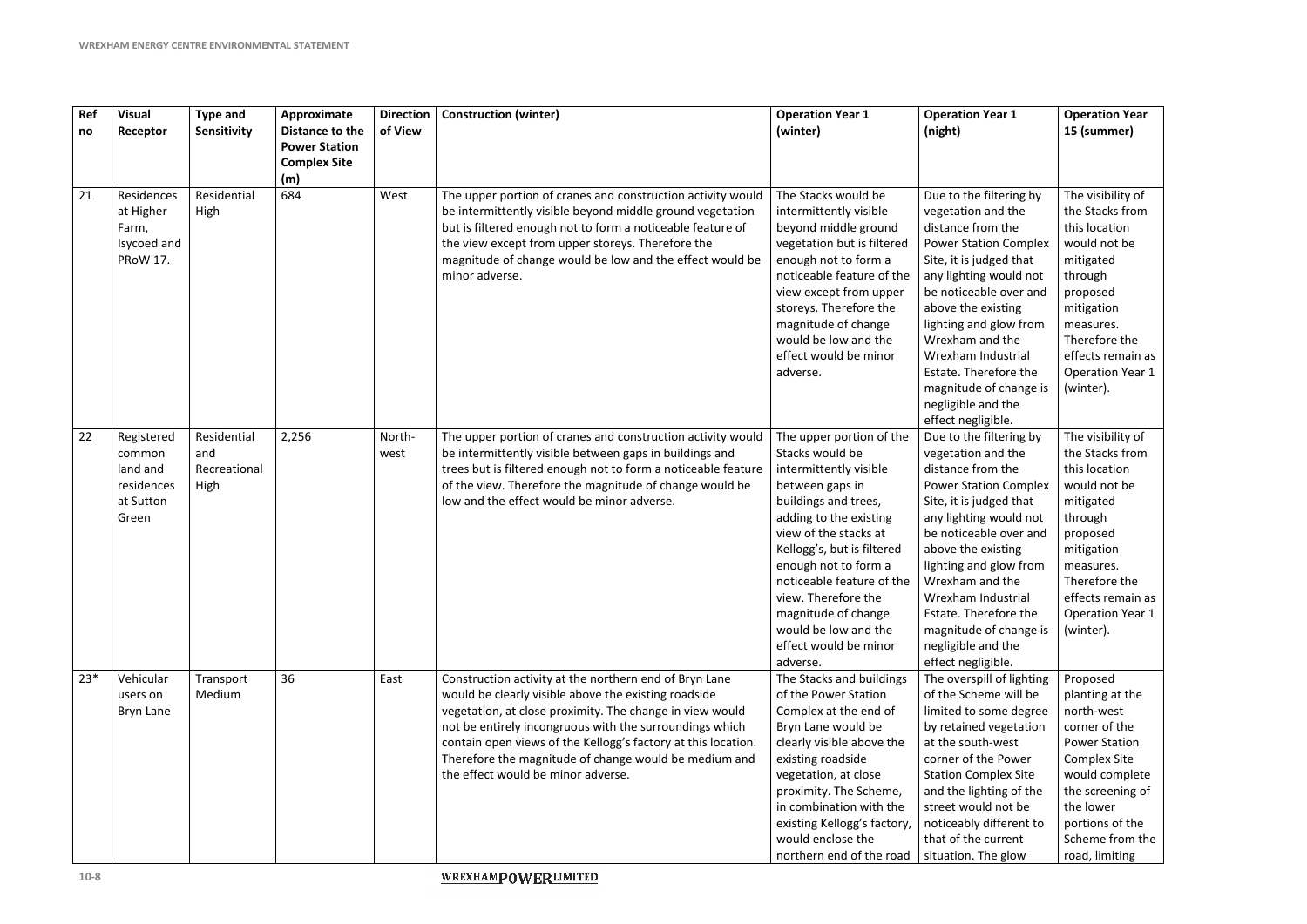| Ref<br>no | <b>Visual</b><br>Receptor                                                      | <b>Type and</b><br>Sensitivity             | Approximate<br>Distance to the<br><b>Power Station</b><br><b>Complex Site</b><br>(m) | <b>Direction</b><br>of View | <b>Construction (winter)</b>                                                                                                                                                                                                                                                                                                                                           | <b>Operation Year 1</b><br>(winter)                                                                                                                                                                                                                                                                                                                                                                                                                              | <b>Operation Year 1</b><br>(night)                                                                                                                                                                                                                                                                                                                                        | <b>Operation Year</b><br>15 (summer)                                                                                                                                                                                                                                 |
|-----------|--------------------------------------------------------------------------------|--------------------------------------------|--------------------------------------------------------------------------------------|-----------------------------|------------------------------------------------------------------------------------------------------------------------------------------------------------------------------------------------------------------------------------------------------------------------------------------------------------------------------------------------------------------------|------------------------------------------------------------------------------------------------------------------------------------------------------------------------------------------------------------------------------------------------------------------------------------------------------------------------------------------------------------------------------------------------------------------------------------------------------------------|---------------------------------------------------------------------------------------------------------------------------------------------------------------------------------------------------------------------------------------------------------------------------------------------------------------------------------------------------------------------------|----------------------------------------------------------------------------------------------------------------------------------------------------------------------------------------------------------------------------------------------------------------------|
|           |                                                                                |                                            |                                                                                      |                             |                                                                                                                                                                                                                                                                                                                                                                        | with large industrial style<br>buildings. The change in<br>view would not be<br>entirely incongruous<br>with the surroundings as<br>lower level views at the<br>south-western edge of<br>the Power Station<br>Complex Site would be<br>filtered by retained<br>vegetation in contrast to<br>the open views of the<br>Kellogg's factory at this<br>location. Therefore the<br>magnitude of change<br>would be medium and<br>the effect would be<br>minor adverse. | from existing and<br>proposed lighting<br>around the Scheme<br>may illuminate the<br>building façades and<br>Stacks to a degree that<br>they would be visible<br>from the road,<br>although not directly<br>lit. Therefore the<br>magnitude of change<br>would be low and the<br>effect would be<br>negligible.                                                           | visibility to the<br>higher elements.<br>Whilst the<br>Scheme would<br>still be visible to<br>users of Bryn<br>Lane the edge<br>treatment would<br>be softened.<br>Therefore the<br>magnitude of<br>change would be<br>low and the<br>effect would be<br>negligible. |
| 24        | Residences<br>at<br>Castletown<br>and users of<br>PRoW<br>Bishop<br>Bennet Way | Residential<br>and<br>Recreational<br>High | 4,373                                                                                | West                        | The upper portion of cranes and construction activity would<br>be intermittently visible in the distance although not<br>enough to form a noticeable feature of the view. Therefore<br>the magnitude of change would be low and the effect<br>would be minor adverse.                                                                                                  | The upper portion of<br>Stacks and the Power<br><b>Station Complex</b><br>buildings would be<br>intermittently visible in<br>the distance and result in<br>a minor change to the<br>view alongside the<br>existing Kellogg's factory.<br>Therefore the magnitude<br>of change would be low<br>and the effect would be<br>minor adverse.                                                                                                                          | Due to the filtering by<br>vegetation and the<br>distance from the<br><b>Power Station Complex</b><br>Site, it is judged that<br>any lighting would not<br>be noticeable over and<br>above the existing<br>lighting and glow from<br>Wrexham and the<br>Wrexham Industrial<br>Estate. Therefore the<br>magnitude of change is<br>negligible and the<br>effect negligible. | The visibility of<br>the Stacks from<br>this location<br>would not be<br>mitigated<br>through<br>proposed<br>mitigation<br>measures.<br>Therefore the<br>effects remain as<br><b>Operation Year 1</b><br>(winter).                                                   |
| 25        | Residences<br>at Chorlton<br>Lane and<br>users of<br>PRoW                      | Residential<br>and<br>Recreational<br>High | 6,478                                                                                | North-<br>west              | The upper portion of cranes and construction activity would<br>be intermittently visible in the distance and filtered by<br>vegetation although not enough to form a noticeable<br>feature of the view. Therefore the magnitude of change<br>would be negligible and the effect would be negligible. As a<br>result, the receptor was removed from further assessment. | No further assessment.                                                                                                                                                                                                                                                                                                                                                                                                                                           | No further assessment.                                                                                                                                                                                                                                                                                                                                                    | No further<br>assessment.                                                                                                                                                                                                                                            |
| 26        | Residences<br>at Higher<br>Carden and                                          | Residential<br>and<br>Recreational         | 7,693                                                                                | South-<br>west              | The upper portion of cranes and construction activity would<br>be intermittently visible in the distance although not<br>enough to form a noticeable feature of the view. Therefore                                                                                                                                                                                    | The upper portion of<br><b>Stacks and Power Station</b><br>Complex buildings                                                                                                                                                                                                                                                                                                                                                                                     | Due to the filtering by<br>vegetation and the<br>distance from the                                                                                                                                                                                                                                                                                                        | The visibility of<br>the Stacks from<br>this location                                                                                                                                                                                                                |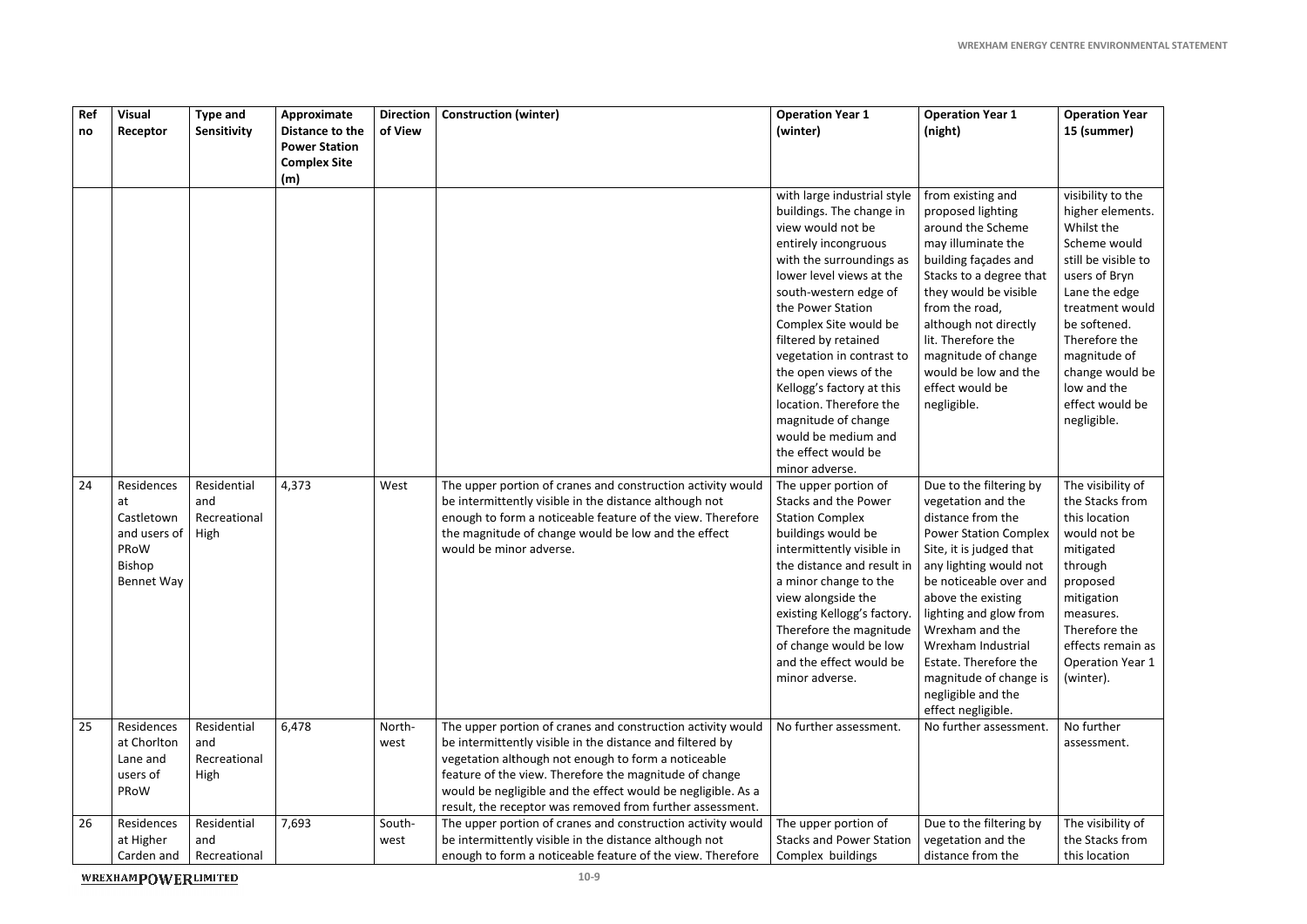| Ref<br>no | <b>Visual</b><br>Receptor      | <b>Type and</b><br>Sensitivity | Approximate<br>Distance to the<br><b>Power Station</b><br><b>Complex Site</b><br>(m) | <b>Direction</b><br>of View | <b>Construction (winter)</b>                                                                                                                                                                                                                                                                                                                                                                                          | <b>Operation Year 1</b><br>(winter)                                                                                                                                                                                                                                                                       | <b>Operation Year 1</b><br>(night)                                                                                                                                                                                                                                                                  | <b>Operation Year</b><br>15 (summer)                                                                                                                                                                                                                                           |
|-----------|--------------------------------|--------------------------------|--------------------------------------------------------------------------------------|-----------------------------|-----------------------------------------------------------------------------------------------------------------------------------------------------------------------------------------------------------------------------------------------------------------------------------------------------------------------------------------------------------------------------------------------------------------------|-----------------------------------------------------------------------------------------------------------------------------------------------------------------------------------------------------------------------------------------------------------------------------------------------------------|-----------------------------------------------------------------------------------------------------------------------------------------------------------------------------------------------------------------------------------------------------------------------------------------------------|--------------------------------------------------------------------------------------------------------------------------------------------------------------------------------------------------------------------------------------------------------------------------------|
|           | users of<br>PRoW               | High                           |                                                                                      |                             | the magnitude of change would be low and the effect<br>would be minor adverse.                                                                                                                                                                                                                                                                                                                                        | would be intermittently<br>visible in the distance<br>and result in a minor<br>change to the view<br>alongside the existing<br>Kellogg's factory.<br>Therefore the magnitude<br>of change would be low<br>and the effect would be<br>minor adverse.                                                       | <b>Power Station Complex</b><br>Site, it is judged that<br>any lighting would not<br>be noticeable over and<br>above the existing<br>lighting and glow from<br>Wrexham and the<br>Wrexham Industrial<br>Estate. Therefore the<br>magnitude of change is<br>negligible and the<br>effect negligible. | would not be<br>mitigated<br>through<br>proposed<br>mitigation<br>measures.<br>Therefore the<br>effects remain as<br><b>Operation Year 1</b><br>(winter).                                                                                                                      |
| 27        | PRoW<br>Sandstone<br>Trail     | Recreational<br>High           | 10,451                                                                               | West                        | The upper portion of cranes and construction activity would<br>be visible although not without specific intended<br>identification due to the distance. The activity would form a<br>feature within the existing context of the distant urban<br>area. Therefore the magnitude of change would be<br>negligible and the effect would be negligible. As a result,<br>the receptor was removed from further assessment. | No further assessment.                                                                                                                                                                                                                                                                                    | No further assessment.                                                                                                                                                                                                                                                                              | No further<br>assessment.                                                                                                                                                                                                                                                      |
| 28        | Residences<br>at Crewe<br>Hill | Residential<br>High            | 3,458                                                                                | South-<br>west              | Intervening vegetation between the Power Station Complex<br>Site and receptor would largely screen construction work.<br>The upper sections of cranes would be visible although a<br>minor component of the view from the PRoW. Therefore<br>the magnitude of change is low and the effect minor<br>adverse.                                                                                                          | The Stacks and tops of<br>the Power Station<br>Complex buildings would<br>be visible although a<br>minor component of the<br>distant view and<br>consistent with the<br>character of the<br>Wrexham Industrial<br>Estate. Therefore the<br>magnitude of change is<br>low and the effect minor<br>adverse. | The lighting of the<br>proposed Scheme<br>would blend into the<br>existing lighting context<br>and would not be<br>specifically<br>distinguishable within<br>the view. Therefore the<br>magnitude of change is<br>negligible and the<br>effect negligible.                                          | The visibility of<br>the Stacks and<br>tops of the<br><b>Power Station</b><br>Complex<br>buildings from<br>this location<br>would not be<br>mitigated<br>through<br>proposed<br>mitigation<br>measures.<br>Therefore the<br>effects remain as<br>Operation Year 1<br>(winter). |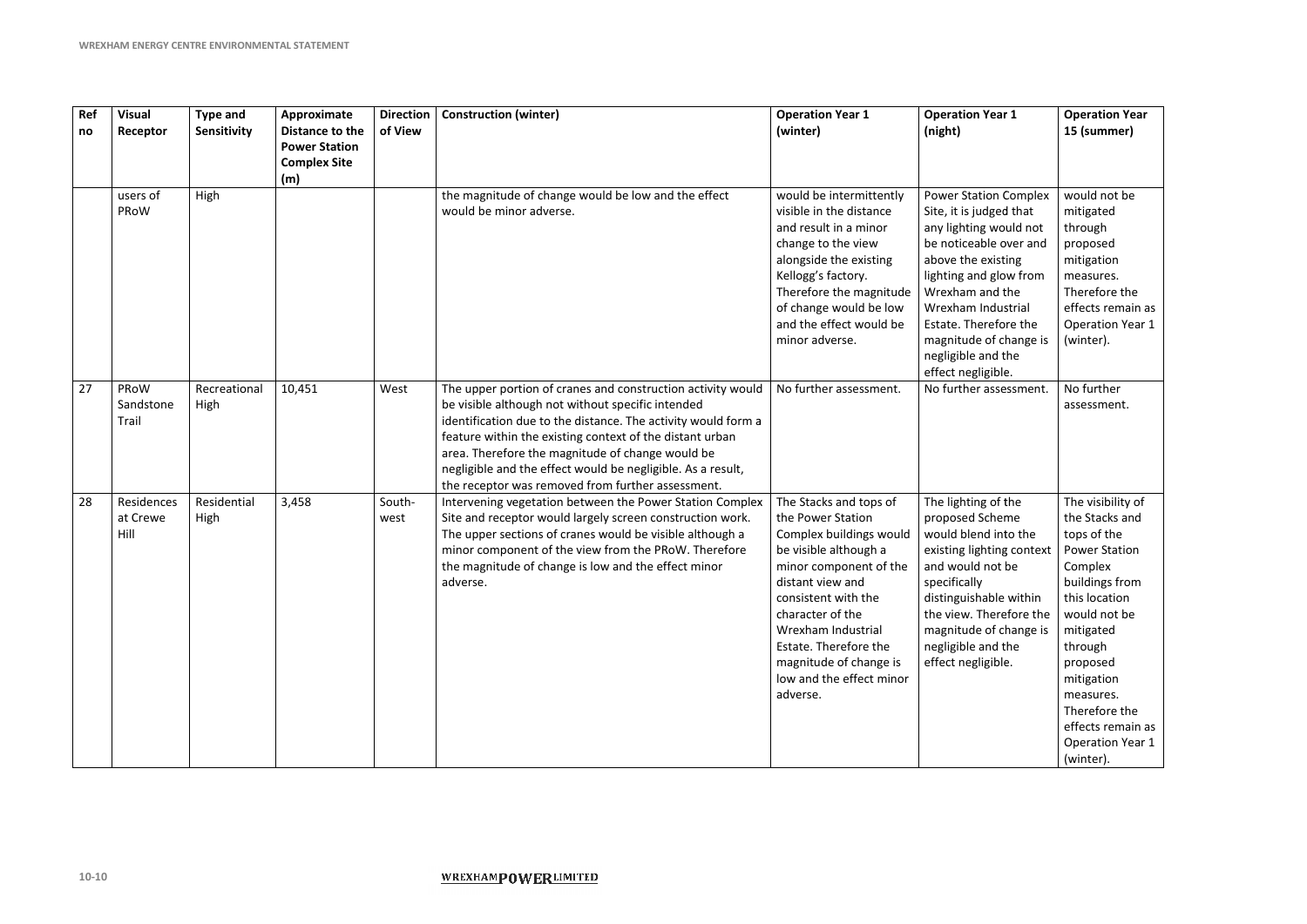#### **GAS CONNECTION**

A10.2 The following table identifies the impacts of the Gas Connection and the potential effects to visual receptors. An assessment of moderate or major adverse or beneficial is considered a significant effect. Representative viewpoints and photographs are included on Figures 10.5a to 10.5p.

#### **Table 10.2: Visual Effects**

*\*= Photomontage provided on Figure 10.6a to 10.6l* 

| Ref<br>no      | <b>Visual</b><br>Receptor                                                                | <b>Type and</b><br>Sensitivity                                        | Approximate<br><b>Distance to</b><br>Gas<br><b>Connection</b><br>Route (m) | <b>Direction of</b><br><b>View</b> | <b>Construction (winter)</b>                                                                                                                                                                                                                                                                                                                                                                                                                                                                 | <b>Operation Year 1</b><br>(winter)                                                                                                                                                                                               | <b>Operation Year 1</b><br>(night)                                                                                                                                                                                                          | <b>Operation Year 15</b><br>(summer)                                                                                                                                                                                                  |
|----------------|------------------------------------------------------------------------------------------|-----------------------------------------------------------------------|----------------------------------------------------------------------------|------------------------------------|----------------------------------------------------------------------------------------------------------------------------------------------------------------------------------------------------------------------------------------------------------------------------------------------------------------------------------------------------------------------------------------------------------------------------------------------------------------------------------------------|-----------------------------------------------------------------------------------------------------------------------------------------------------------------------------------------------------------------------------------|---------------------------------------------------------------------------------------------------------------------------------------------------------------------------------------------------------------------------------------------|---------------------------------------------------------------------------------------------------------------------------------------------------------------------------------------------------------------------------------------|
| $\mathbf{1}$   | Footpaths<br>within<br>Bonc-yr-<br>Hafod<br>country<br>park                              | Recreational<br>High                                                  | 7,164                                                                      | North-east                         | Intervening vegetation and landform would entirely<br>screen the construction activity within the Gas<br>Connection Route and AGI Site. Therefore the<br>magnitude of change would be negligible and the effect<br>negligible. As a result, the receptor was removed from<br>further assessment.                                                                                                                                                                                             | No further assessment.                                                                                                                                                                                                            | No further<br>assessment.                                                                                                                                                                                                                   | No further<br>assessment.                                                                                                                                                                                                             |
| $\overline{2}$ | PRoW 41<br>(footpath)<br>Wat's Dyke<br>Way long<br>distance<br>trail                     | Recreational<br>High                                                  | 6,188                                                                      | North-east                         | Intervening vegetation and landform would entirely<br>screen the construction activity within the Gas<br>Connection Route and AGI Site. Therefore the<br>magnitude of change would be negligible and the effect<br>negligible. As a result, the receptor was removed from<br>further assessment.                                                                                                                                                                                             | No further assessment.                                                                                                                                                                                                            | No further<br>assessment.                                                                                                                                                                                                                   | No further<br>assessment.                                                                                                                                                                                                             |
| $\overline{3}$ | Bangor<br>Racecourse,<br>residences<br>on B5069<br>and<br>vehicular<br>users on<br>B5069 | Recreational<br>Low<br>Residential<br>High and<br>Transport<br>Medium | 3,184                                                                      | North                              | Intervening vegetation and landform would entirely<br>screen the construction activity within the Gas<br>Connection Route and AGI Site. Therefore the<br>magnitude of change would be negligible and the effect<br>negligible. As a result, the receptor was removed from<br>further assessment.                                                                                                                                                                                             | No further assessment.                                                                                                                                                                                                            | No further<br>assessment.                                                                                                                                                                                                                   | No further<br>assessment.                                                                                                                                                                                                             |
| $4*$           | Parkey<br>Lodge                                                                          | Residential<br>High                                                   | 156                                                                        | North and<br>west                  | Construction work will require the removal of vegetation<br>along the eastern boundary adjacent to the AGI Site.<br>This will remove some of the vegetation which is<br>currently filtering views towards the Maelor Gas Works<br>making them a more noticeable feature in the view and<br>opening views towards construction activity, although<br>vegetation in close proximity to the property would<br>remain. Therefore the magnitude of change is low and<br>the effect minor adverse. | There would be views<br>filtered views towards<br>new boundary planting<br>with the AGI Site and<br><b>Maelor Gas Works</b><br>located beyond.<br>Therefore the<br>magnitude of change is<br>low and the effect<br>minor adverse. | Due to there being<br>no lighting on the<br>AGI Site, it is judged<br>that it would not be<br>a noticeable feature<br>within the night time<br>view. Therefore the<br>magnitude of<br>change is negligible<br>and the effect<br>negligible. | The hedgerow<br>removed during<br>construction and<br>replanted during or<br>before Operation<br>Year 1 (winter)<br>would have matured<br>and provide an<br>effective screen<br>replacing the<br>screening effects of<br>the previous |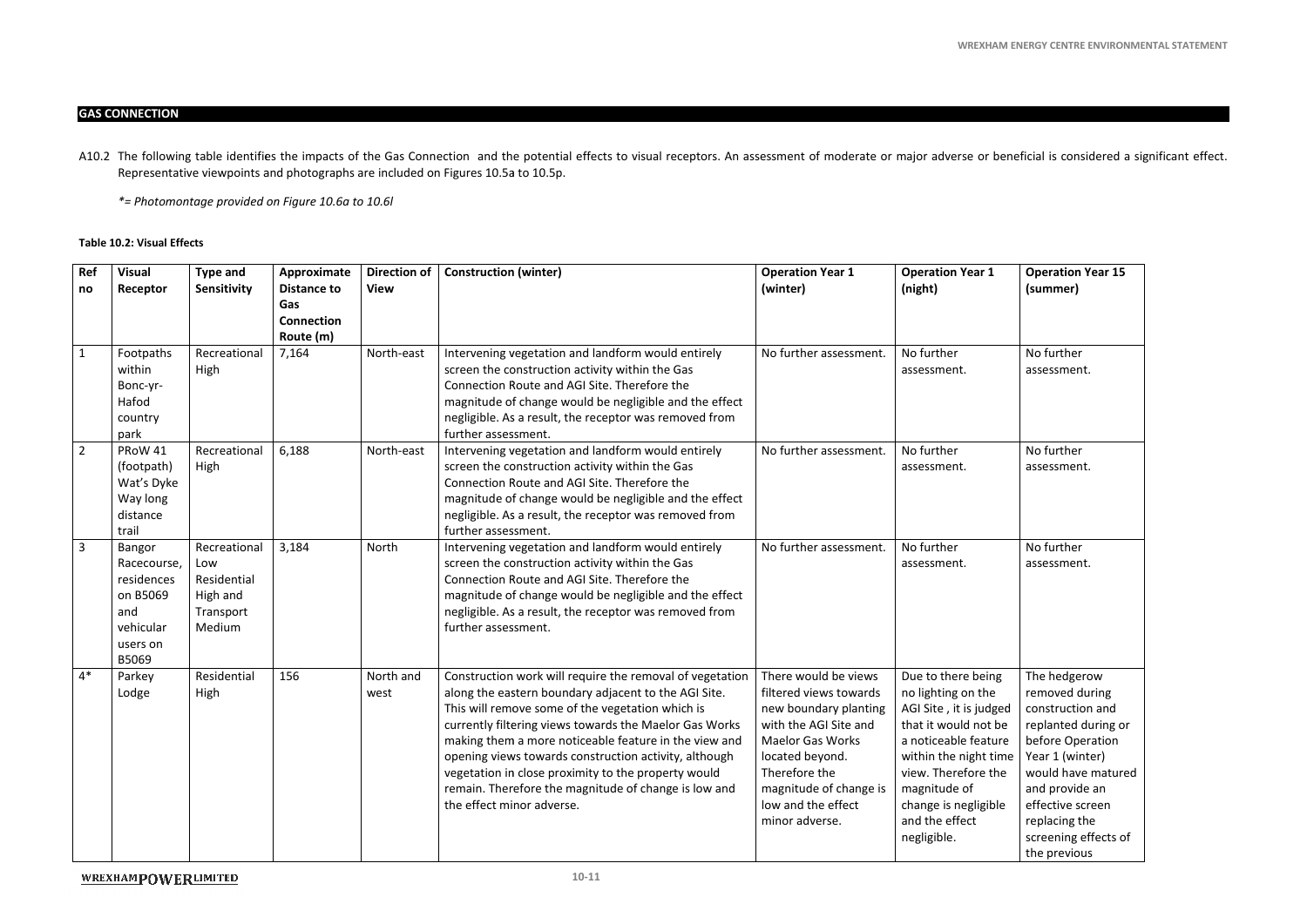| Ref<br>no       | <b>Visual</b><br>Receptor                                                                                                                            | <b>Type and</b><br>Sensitivity                 | Approximate<br><b>Distance to</b><br>Gas<br><b>Connection</b><br>Route (m) | <b>Direction of</b><br><b>View</b> | <b>Construction (winter)</b>                                                                                                                                                                                                                                                                                                                                                                                                                                                                                                              | <b>Operation Year 1</b><br>(winter)                                                                                                                                                                                                                                                                                                                                                    | <b>Operation Year 1</b><br>(night) |
|-----------------|------------------------------------------------------------------------------------------------------------------------------------------------------|------------------------------------------------|----------------------------------------------------------------------------|------------------------------------|-------------------------------------------------------------------------------------------------------------------------------------------------------------------------------------------------------------------------------------------------------------------------------------------------------------------------------------------------------------------------------------------------------------------------------------------------------------------------------------------------------------------------------------------|----------------------------------------------------------------------------------------------------------------------------------------------------------------------------------------------------------------------------------------------------------------------------------------------------------------------------------------------------------------------------------------|------------------------------------|
|                 |                                                                                                                                                      |                                                |                                                                            |                                    |                                                                                                                                                                                                                                                                                                                                                                                                                                                                                                                                           |                                                                                                                                                                                                                                                                                                                                                                                        |                                    |
| $5\overline{)}$ | Pickhill<br>Farm                                                                                                                                     | Residential<br>High                            | 785                                                                        | North and<br>west                  | Vegetation alongside Peter's Dingle and the access track<br>to Parkey Lodge will restrict views towards vegetation<br>removal and construction activity. Therefore the<br>magnitude of change is low and the effect minor<br>adverse. As a result, the receptor was removed from<br>further assessment.                                                                                                                                                                                                                                   | No further assessment.                                                                                                                                                                                                                                                                                                                                                                 | No further<br>assessment.          |
| 6               | <b>Brook Farm</b><br>and PRoW 8<br>(footpath)                                                                                                        | Residential<br>and<br>Recreational<br>High     | 3,419                                                                      | North-west                         | Intervening vegetation and landform would entirely<br>screen the construction activity within the Gas<br>Connection Route and AGI Site. Therefore the<br>magnitude of change would be negligible and the effect<br>negligible. As a result, the receptor was removed from<br>further assessment.                                                                                                                                                                                                                                          | No further assessment.                                                                                                                                                                                                                                                                                                                                                                 | No further<br>assessment.          |
| $\overline{7}$  | Residences<br>on the<br>eastern end<br>of Oak Road<br>and at<br><b>Bowling</b><br>Bank, and<br>vehicular<br>users on<br><b>B5130 and</b><br>Oak Road | Residential<br>High and<br>Transport<br>Medium | 485                                                                        | North and<br>west                  | Roadside hedges and intervening vegetation would<br>screen views towards construction work from most<br>locations. The temporary construction working area<br>around Oak Road and within the fields either side of Oak<br>Road and removal of hedgerow vegetation would be<br>visible from nearby properties and road users. Therefore<br>the magnitude of change would be medium and the<br>effect moderate adverse for residential receptors. For<br>transport receptors the magnitude would be medium<br>and the effect minor adverse. | The temporary<br>construction working<br>areas would have been<br>restored to agricultural<br>land, hedgerows would<br>be replanted and there<br>would be no<br>perceptible changes to<br>the baseline condition.<br>Therefore the<br>magnitude of change<br>would be negligible and<br>the effect negligible. As<br>a result, the receptor<br>was removed from<br>further assessment. | No further<br>assessment.          |
| $8*$            | PRoW FP 13<br>(footpath)<br>and<br>residences<br>at<br>Shocklach<br>Green /                                                                          | Recreational<br>and<br>Residential<br>High     | 3,489                                                                      | West                               | Intervening vegetation and landform would entirely<br>screen the construction activity within the Gas<br>Connection Route and AGI Site. Therefore the<br>magnitude of change would be negligible and the effect<br>negligible. As a result, the receptor was removed from<br>further assessment.                                                                                                                                                                                                                                          | No further assessment.                                                                                                                                                                                                                                                                                                                                                                 | No further<br>assessment.          |

| $\overline{\mathbf{1}}$ | <b>Operation Year 15</b> |
|-------------------------|--------------------------|
|                         | (summer)                 |
|                         |                          |
|                         |                          |
|                         |                          |
|                         | vegetation.              |
|                         | Therefore the            |
|                         | magnitude of             |
|                         | change is negligible     |
|                         | and the effect           |
|                         | negligible.              |
|                         | No further               |
|                         | assessment.              |
|                         |                          |
|                         |                          |
|                         |                          |
|                         |                          |
|                         |                          |
|                         | No further               |
|                         | assessment.              |
|                         |                          |
|                         |                          |
|                         |                          |
|                         |                          |
|                         | No further               |
|                         | assessment.              |
|                         |                          |
|                         |                          |
|                         |                          |
|                         |                          |
|                         |                          |
|                         |                          |
|                         |                          |
|                         |                          |
|                         |                          |
|                         |                          |
|                         |                          |
|                         |                          |
|                         |                          |
|                         |                          |
|                         | No further               |
|                         | assessment.              |
|                         |                          |
|                         |                          |
|                         |                          |
|                         |                          |
|                         |                          |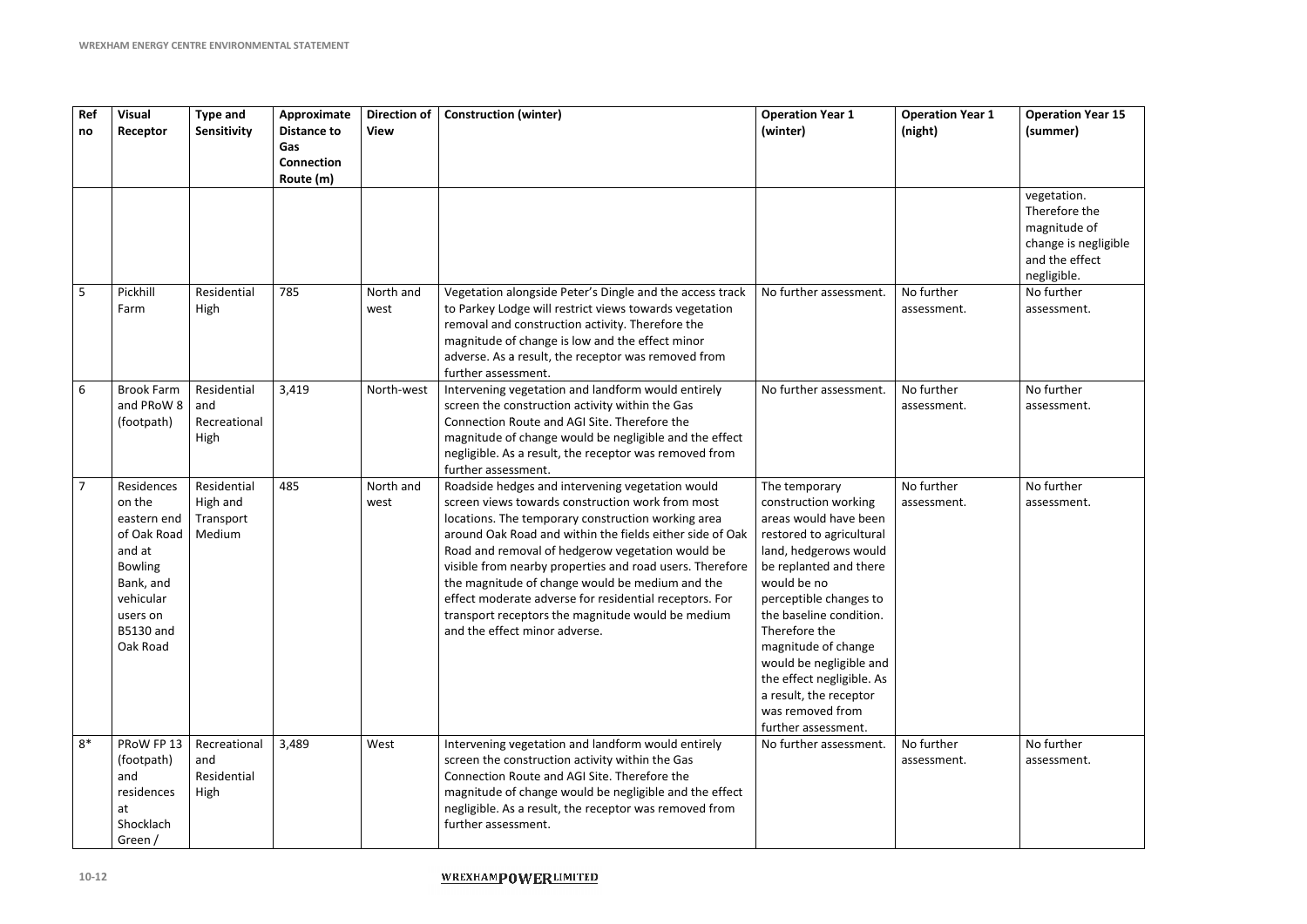|                  |                                                                                                                   |                                                                    |                                                                            |                                    |                                                                                                                                                                                                                                                                                                  |                                     |                                    | <b>WREXHAM ENERGY CENTRE ENVIRONMENTAL STATEMENT</b> |
|------------------|-------------------------------------------------------------------------------------------------------------------|--------------------------------------------------------------------|----------------------------------------------------------------------------|------------------------------------|--------------------------------------------------------------------------------------------------------------------------------------------------------------------------------------------------------------------------------------------------------------------------------------------------|-------------------------------------|------------------------------------|------------------------------------------------------|
|                  |                                                                                                                   |                                                                    |                                                                            |                                    |                                                                                                                                                                                                                                                                                                  |                                     |                                    |                                                      |
| <b>Ref</b><br>no | <b>Visual</b><br>Receptor                                                                                         | <b>Type and</b><br>Sensitivity                                     | Approximate<br><b>Distance to</b><br>Gas<br><b>Connection</b><br>Route (m) | <b>Direction of</b><br><b>View</b> | <b>Construction (winter)</b>                                                                                                                                                                                                                                                                     | <b>Operation Year 1</b><br>(winter) | <b>Operation Year 1</b><br>(night) | <b>Operation Year 15</b><br>(summer)                 |
|                  | Lane End<br>Farm                                                                                                  |                                                                    |                                                                            |                                    |                                                                                                                                                                                                                                                                                                  |                                     |                                    |                                                      |
| 9                | Residences<br>at Caldecott<br>Hall, PRoW<br>to the west<br>of the<br>B5069, and<br>vehicular<br>users on<br>B5069 | Residential<br>High<br>Recreational<br>High<br>Transport<br>Medium | 3,579                                                                      | South-west                         | Intervening vegetation and landform would entirely<br>screen the construction activity within the Gas<br>Connection Route and AGI Site. Therefore the<br>magnitude of change would be negligible and the effect<br>negligible. As a result, the receptor was removed from<br>further assessment. | No further assessment.              | No further<br>assessment.          | No further<br>assessment.                            |
| 10               | PRoW<br>(byway)<br><b>BY10</b><br><b>Bishop</b><br><b>Bennet Way</b>                                              | Recreational<br>High                                               | 4,558                                                                      | South-west                         | Intervening vegetation and landform would entirely<br>screen the construction activity within the Gas<br>Connection Route and AGI Site. Therefore the<br>magnitude of change would be negligible and the effect<br>negligible. As a result, the receptor was removed from<br>further assessment. | No further assessment.              | No further<br>assessment.          | No further<br>assessment.                            |
| 11               | PRoW 2<br>(footpath)                                                                                              | Recreational<br>High                                               | 3,736                                                                      | South                              | Intervening vegetation and landform would entirely<br>screen the construction activity within the Gas<br>Connection Route and AGI Site. Therefore the<br>magnitude of change would be negligible and the effect<br>negligible. As a result, the receptor was removed from<br>further assessment. | No further assessment.              | No further<br>assessment.          | No further<br>assessment.                            |
| 12               | PRoW 8<br>(footpath)                                                                                              | Recreational<br>High                                               | 3,335                                                                      | South                              | Intervening vegetation and landform would entirely<br>screen the construction activity within the Gas<br>Connection Route and AGI Site. Therefore the<br>magnitude of change would be negligible and the effect<br>negligible. As a result, the receptor was removed from<br>further assessment. | No further assessment.              | No further<br>assessment.          | No further<br>assessment.                            |
| $13*$            | PRoW 25<br>(footpath),<br><b>Cornish Hall</b><br>and Holt<br>Lodge                                                | Recreational<br>High and<br>Commercial<br>Low                      | 2,459                                                                      | South                              | Intervening vegetation and landform would entirely<br>screen the construction activity within the Gas<br>Connection Route and AGI Site. Therefore the<br>magnitude of change would be negligible and the effect<br>negligible. As a result, the receptor was removed from<br>further assessment. | No further assessment.              | No further<br>assessment.          | No further<br>assessment.                            |
| 14               | Residences<br>near Holt<br>Lodge Farm<br>and<br>vehicular<br>users on                                             | Residential<br>High and<br>Transport<br>Medium                     | 1,783                                                                      | South-east                         | Intervening vegetation and landform would entirely<br>screen the construction activity within the Gas<br>Connection Route and AGI Site. Therefore the<br>magnitude of change would be negligible and the effect<br>negligible. As a result, the receptor was removed from<br>further assessment. | No further assessment.              | No further<br>assessment.          | No further<br>assessment.                            |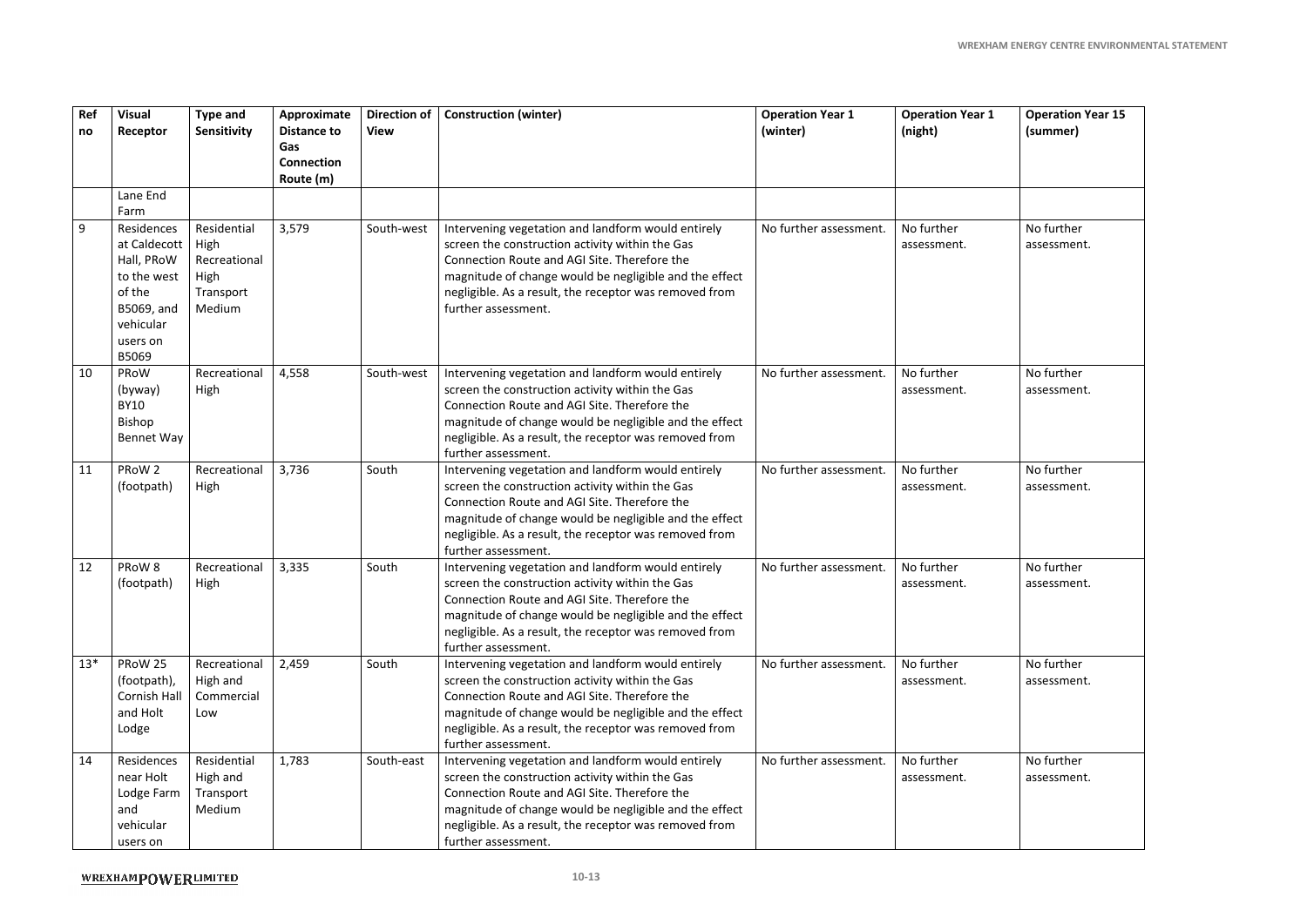| Ref<br>no | <b>Visual</b><br>Receptor                                                      | <b>Type and</b><br>Sensitivity                 | Approximate<br><b>Distance to</b><br>Gas<br><b>Connection</b><br>Route (m) | <b>Direction of</b><br><b>View</b> | <b>Construction (winter)</b>                                                                                                                                                                                                                                                                     | <b>Operation Year 1</b><br>(winter)                                                                                                                                                        | <b>Operation Year 1</b><br>(night) |
|-----------|--------------------------------------------------------------------------------|------------------------------------------------|----------------------------------------------------------------------------|------------------------------------|--------------------------------------------------------------------------------------------------------------------------------------------------------------------------------------------------------------------------------------------------------------------------------------------------|--------------------------------------------------------------------------------------------------------------------------------------------------------------------------------------------|------------------------------------|
|           | Francis'                                                                       |                                                |                                                                            |                                    |                                                                                                                                                                                                                                                                                                  |                                                                                                                                                                                            |                                    |
| 15        | Lane<br>PRoW <sub>6</sub><br>(footpath)                                        | Recreational<br>High                           | 2,505                                                                      | South-east                         | Intervening vegetation and landform would entirely<br>screen the construction activity within the Gas<br>Connection Route and AGI Site. Therefore the<br>magnitude of change would be negligible and the effect<br>negligible. As a result, the receptor was removed from<br>further assessment. | No further assessment.                                                                                                                                                                     | No further<br>assessment.          |
| 16        | Vehicular<br>users on<br>Brynestyn<br>Road                                     | Transport<br>Medium                            | 3,367                                                                      | East                               | Intervening vegetation and landform would entirely<br>screen the construction activity within the Gas<br>Connection Route and AGI Site. Therefore the<br>magnitude of change would be negligible and the effect<br>negligible. As a result, the receptor was removed from<br>further assessment. | No further assessment.                                                                                                                                                                     | No further<br>assessment.          |
| 17        | Residences<br>and<br>vehicular<br>users and<br>on Cefn<br>Road                 | Residential<br>High and<br>Transport<br>Medium | 3,602                                                                      | South-east                         | Intervening vegetation and landform would entirely<br>screen the construction activity within the Gas<br>Connection Route and AGI Site. Therefore the<br>magnitude of change would be negligible and the effect<br>negligible. As a result, the receptor was removed from<br>further assessment. | No further assessment.                                                                                                                                                                     | No further<br>assessment.          |
| 18        | PRoW 24<br>(footpath)<br>and<br>residences<br>at Aldersey<br>Farm              | Recreational<br>and<br>Residential<br>High     | 1,709                                                                      | South                              | Intervening vegetation and landform would entirely<br>screen the construction activity within the Gas<br>Connection Route and AGI Site. Therefore the<br>magnitude of change would be negligible and the effect<br>negligible. As a result, the receptor was removed from<br>further assessment. | No further assessment.                                                                                                                                                                     | No further<br>assessment.          |
| $19*$     | Residences<br>and<br>vehicular<br>users on<br>Ridley<br>Wood Road<br>and B5130 | Residential<br>High and<br>Transport<br>Medium | 820                                                                        | South                              | Intervening vegetation and landform would entirely<br>screen the construction activity within the Gas<br>Connection Route and AGI Site. Therefore the<br>magnitude of change would be negligible and the effect<br>negligible. As a result, the receptor was removed from<br>further assessment. | No further assessment.                                                                                                                                                                     | No further<br>assessment.          |
| $20*$     | Residences<br>at Marshley<br>Farm and<br>along the<br>B5130                    | Residential<br>High                            | 417                                                                        | South                              | Oblique views towards construction activity at the<br>northern end of the Gas Connection Route Site largely<br>filtered by existing roadside and intervening hedgerows<br>with hedgerow trees. Therefore the magnitude of<br>change would be low and the effect minor adverse.                   | The temporary<br>construction working<br>areas would have been<br>restored to agricultural<br>land and there would<br>be no visible changes to<br>the baseline condition.<br>Therefore the | No further<br>assessment.          |

| $\overline{\mathbf{1}}$ | <b>Operation Year 15</b><br>(summer) |
|-------------------------|--------------------------------------|
|                         |                                      |
|                         | No further<br>assessment.            |
|                         | No further<br>assessment.            |
|                         | No further<br>assessment.            |
|                         | No further<br>assessment.            |
|                         | No further<br>assessment.            |
|                         | No further<br>assessment.            |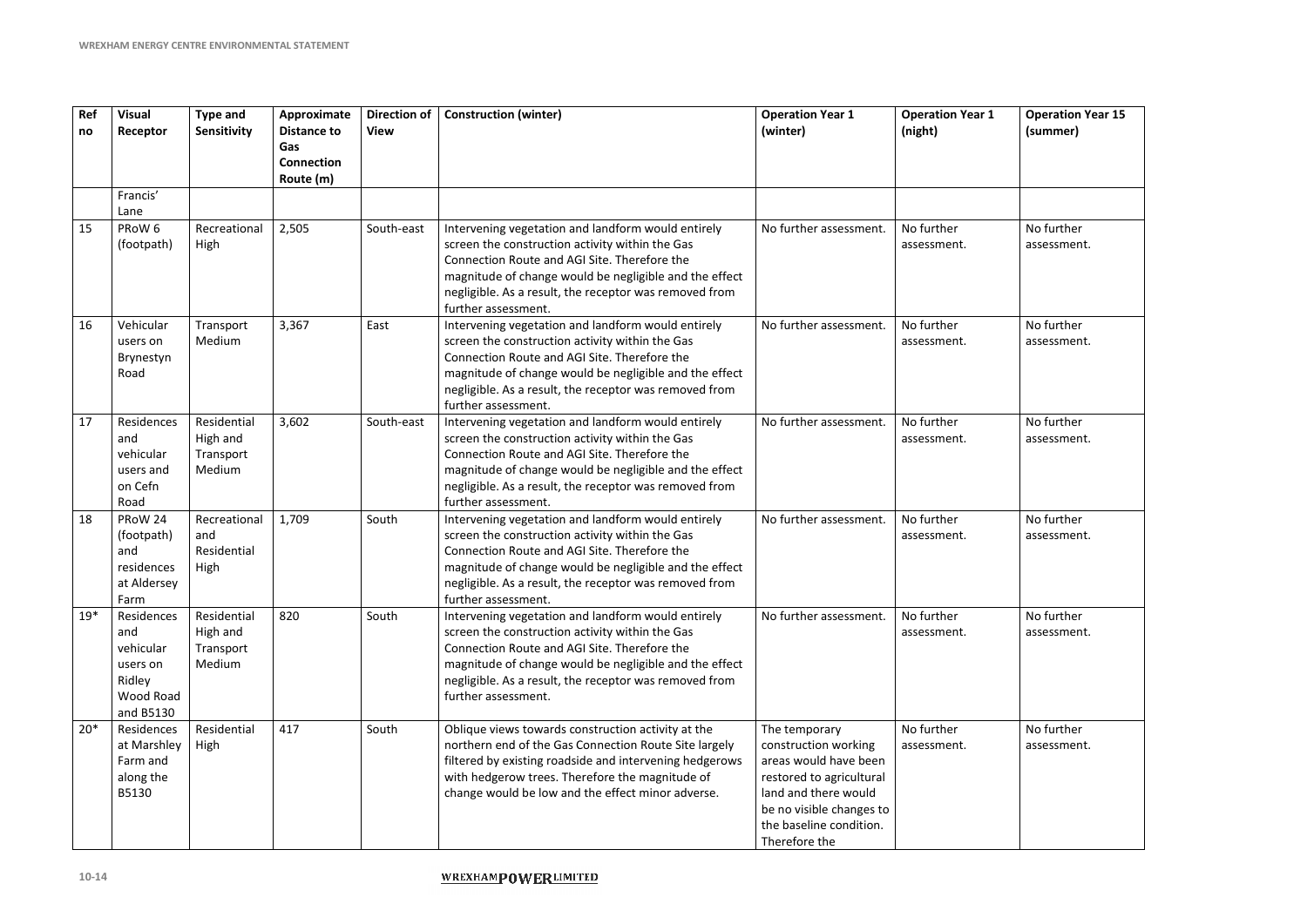| Ref<br>no | <b>Visual</b><br>Receptor                                                      | <b>Type and</b><br>Sensitivity             | Approximate<br><b>Distance to</b><br>Gas<br><b>Connection</b><br>Route (m) | <b>Direction of</b><br><b>View</b> | <b>Construction (winter)</b>                                                                                                                                                                                                                                                                     | <b>Operation Year 1</b><br>(winter)                                                                                                              | <b>Operation Year 1</b><br>(night) | <b>Operation Year 15</b><br>(summer) |
|-----------|--------------------------------------------------------------------------------|--------------------------------------------|----------------------------------------------------------------------------|------------------------------------|--------------------------------------------------------------------------------------------------------------------------------------------------------------------------------------------------------------------------------------------------------------------------------------------------|--------------------------------------------------------------------------------------------------------------------------------------------------|------------------------------------|--------------------------------------|
|           |                                                                                |                                            |                                                                            |                                    |                                                                                                                                                                                                                                                                                                  | magnitude of change<br>would be negligible and<br>the effect negligible. As<br>a result, the receptor<br>was removed from<br>further assessment. |                                    |                                      |
| 21        | Residences<br>at Higher<br>Farm,<br>Isycoed and<br>PRoW.                       | Residential<br>High                        | 588                                                                        | South-west                         | Intervening vegetation and landform would entirely<br>screen the construction activity within the Gas<br>Connection Route and AGI Site. Therefore the<br>magnitude of change would be negligible and the effect<br>negligible. As a result, the receptor was removed from<br>further assessment. | No further assessment.                                                                                                                           | No further<br>assessment.          | No further<br>assessment.            |
| 22        | Residences<br>at Sutton<br>Green                                               | Residential<br>High                        | 1,279                                                                      | North-west                         | Intervening vegetation and landform would entirely<br>screen the construction activity within the Gas<br>Connection Route and AGI Site. Therefore the<br>magnitude of change would be negligible and the effect<br>negligible. As a result, the receptor was removed from<br>further assessment. | No further assessment.                                                                                                                           | No further<br>assessment.          | No further<br>assessment.            |
| $23*$     | Vehicular<br>users on<br><b>Bryn Lane</b>                                      | Transport<br>Medium                        | 608                                                                        | South                              | Intervening vegetation and landform would entirely<br>screen the construction activity within the Gas<br>Connection Route and AGI Site. Therefore the<br>magnitude of change would be negligible and the effect<br>negligible. As a result, the receptor was removed from<br>further assessment. | No further assessment.                                                                                                                           | No further<br>assessment.          | No further<br>assessment.            |
| 24        | Residences<br>at<br>Castletown<br>and users of<br>PRoW<br>Bishop<br>Bennet Way | Residential<br>and<br>Recreational<br>High | 4,257                                                                      | South-west                         | Intervening vegetation and landform would entirely<br>screen the construction activity within the Gas<br>Connection Route and AGI Site. Therefore the<br>magnitude of change would be negligible and the effect<br>negligible. As a result, the receptor was removed from<br>further assessment. | No further assessment.                                                                                                                           | No further<br>assessment.          | No further<br>assessment.            |
| 25        | Residences<br>at Chorlton<br>Lane and<br>users of<br>PRoW                      | Residential<br>and<br>Recreational<br>High | 6,066                                                                      | North-west                         | Intervening vegetation and landform would entirely<br>screen the construction activity within the Gas<br>Connection Route and AGI Site. Therefore the<br>magnitude of change would be negligible and the effect<br>negligible. As a result, the receptor was removed from<br>further assessment. | No further assessment.                                                                                                                           | No further<br>assessment.          | No further<br>assessment.            |
| 26        | Residences<br>at Higher<br>Carden and<br>users of                              | Residential<br>and<br>Recreational<br>High | 7,608                                                                      | South-west                         | Intervening vegetation and landform would entirely<br>screen the construction activity within the Gas<br>Connection Route and AGI Site. Therefore the<br>magnitude of change would be negligible and the effect                                                                                  | No further assessment.                                                                                                                           | No further<br>assessment.          | No further<br>assessment.            |